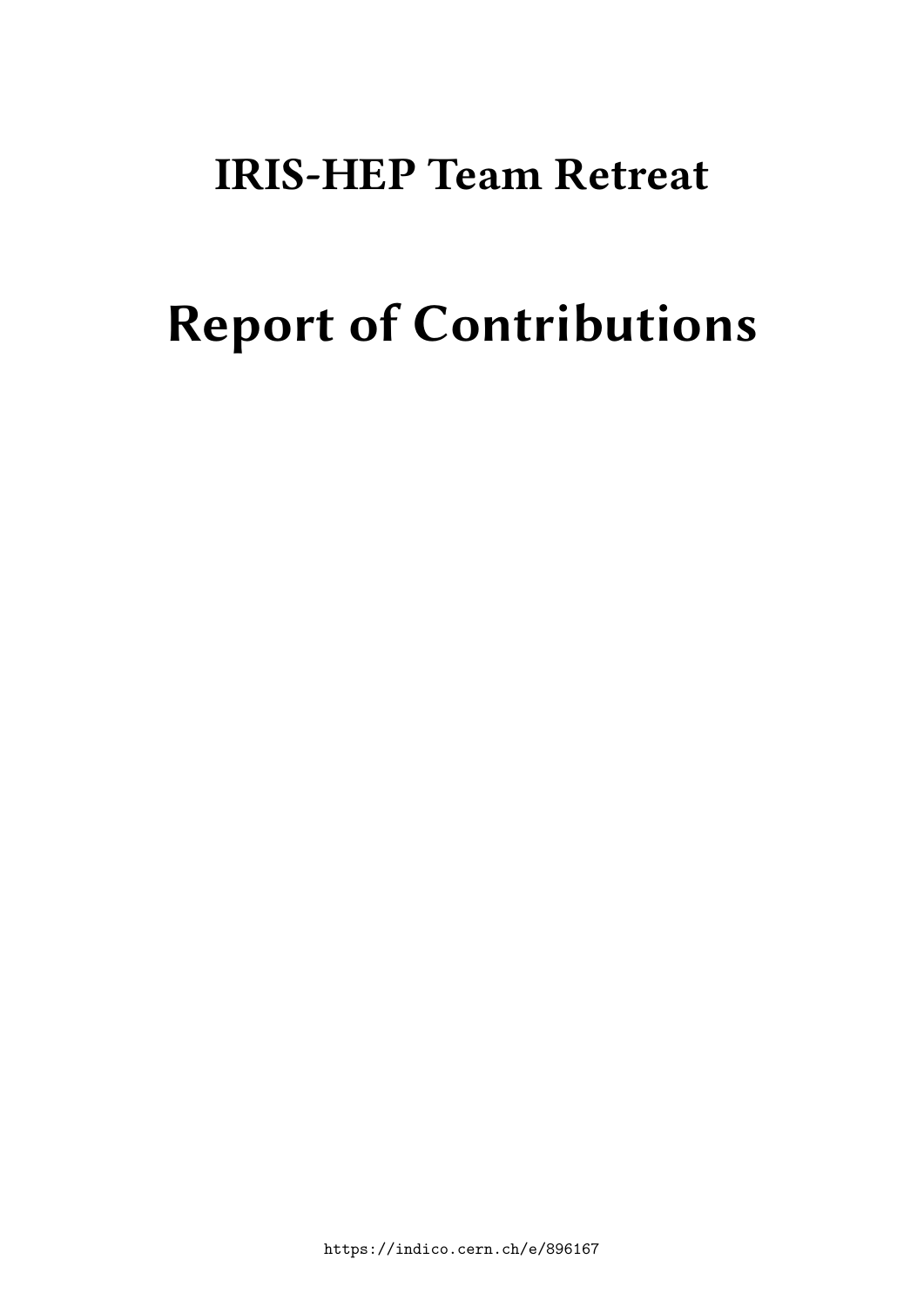Contribution ID: 1 Type: **not specified** 

#### **Welcome, Workshop Goals**

*Tuesday, May 26, 2020 6:00 AM (20 minutes)*

**Presenter:** ELMER, Peter (Princeton University (US)) **Session Classification:** Plenary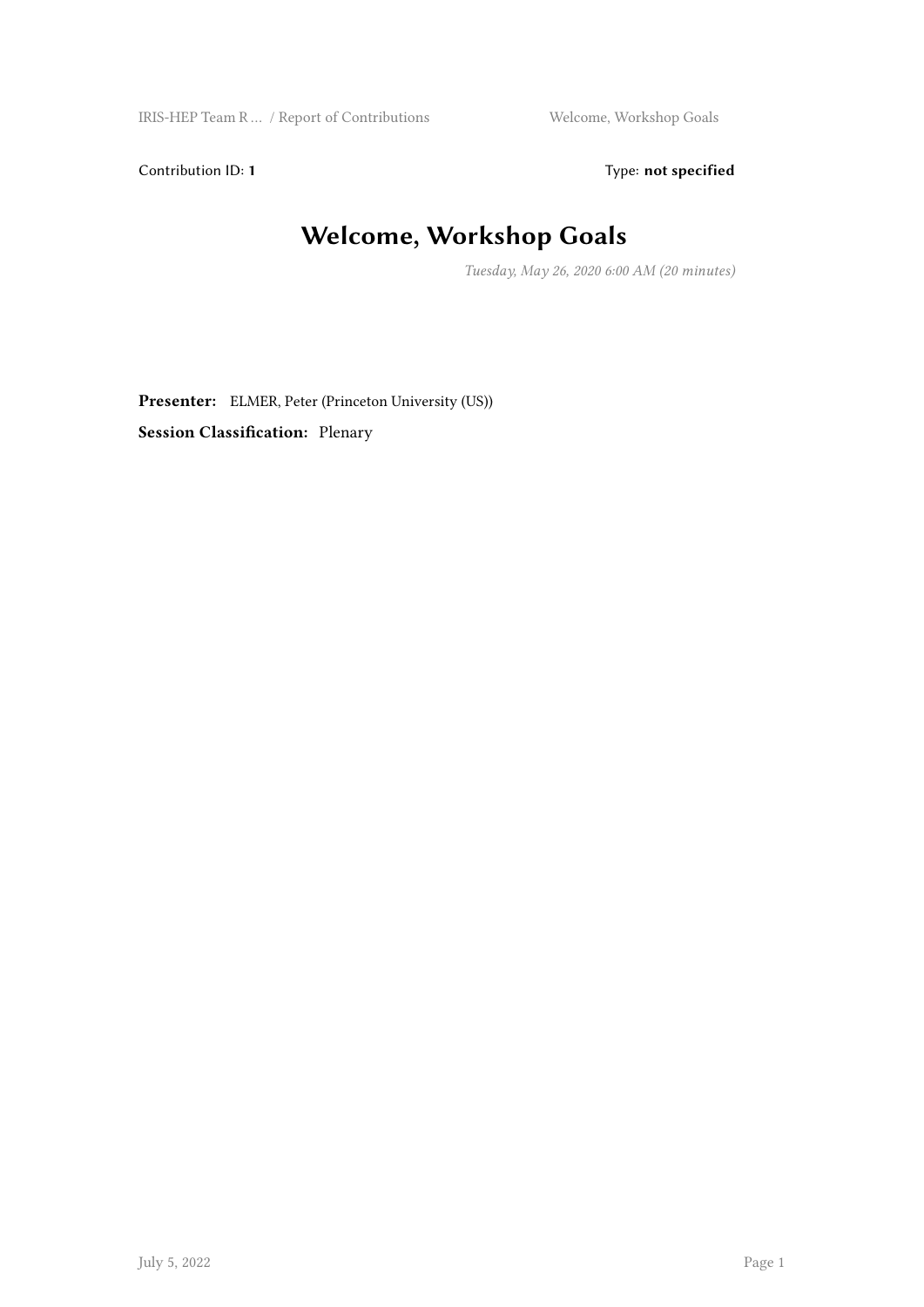Contribution ID: 2 Type: **not specified** 

# **Innovative Algorithms - Years 3, and 4+5**

*Tuesday, May 26, 2020 8:20 AM (20 minutes)*

**Presenters:** LANGE, David (Princeton University (US)); GRAY, Heather (UC Berkeley/LBNL) **Session Classification:** Plenary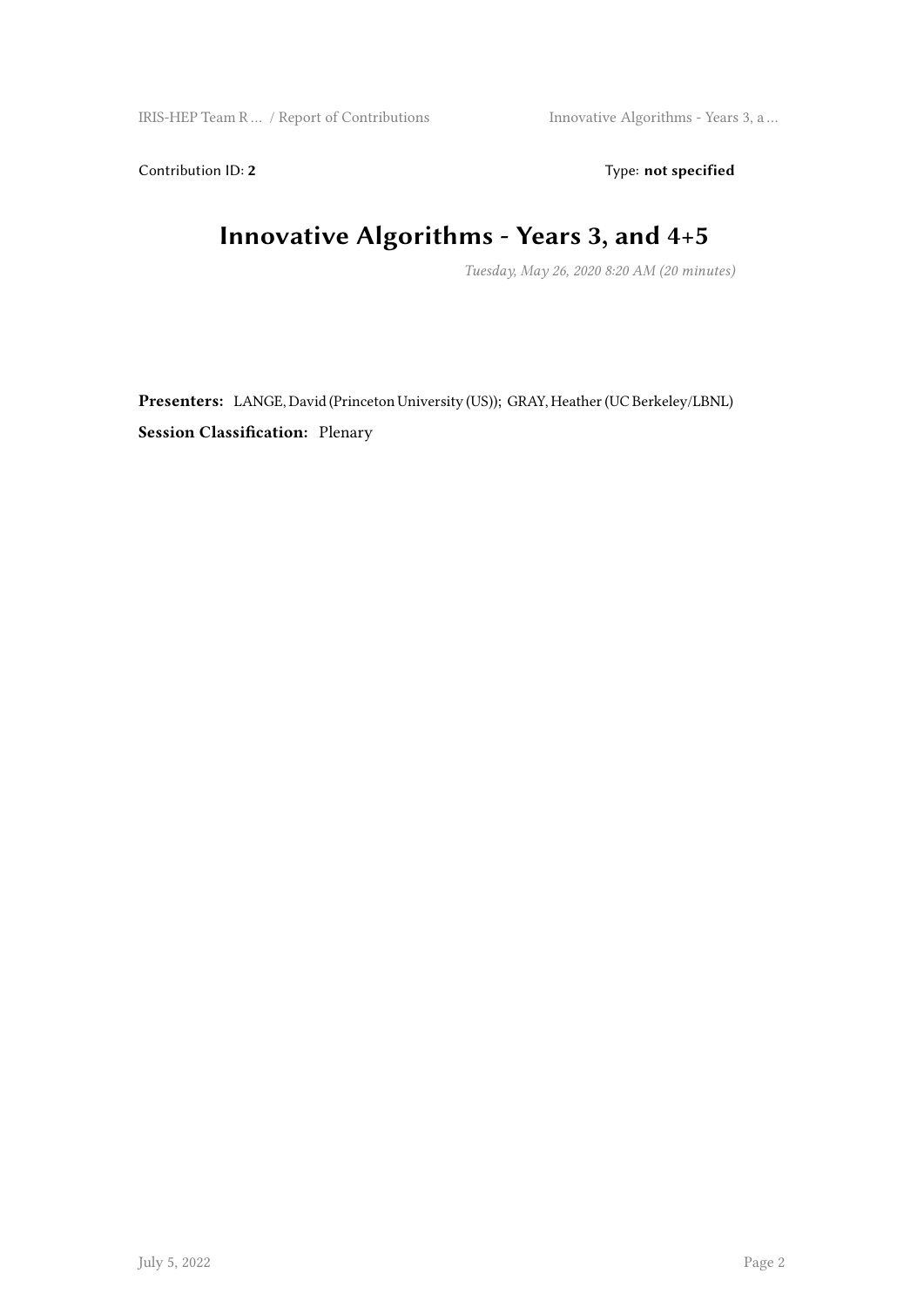Contribution ID: 3 Type: **not specified** 

# **Analysis Systems - Years 3, and 4+5**

*Tuesday, May 26, 2020 6:40 AM (20 minutes)*

**Presenter:** CRANMER, Kyle Stuart (New York University (US)) **Session Classification:** Plenary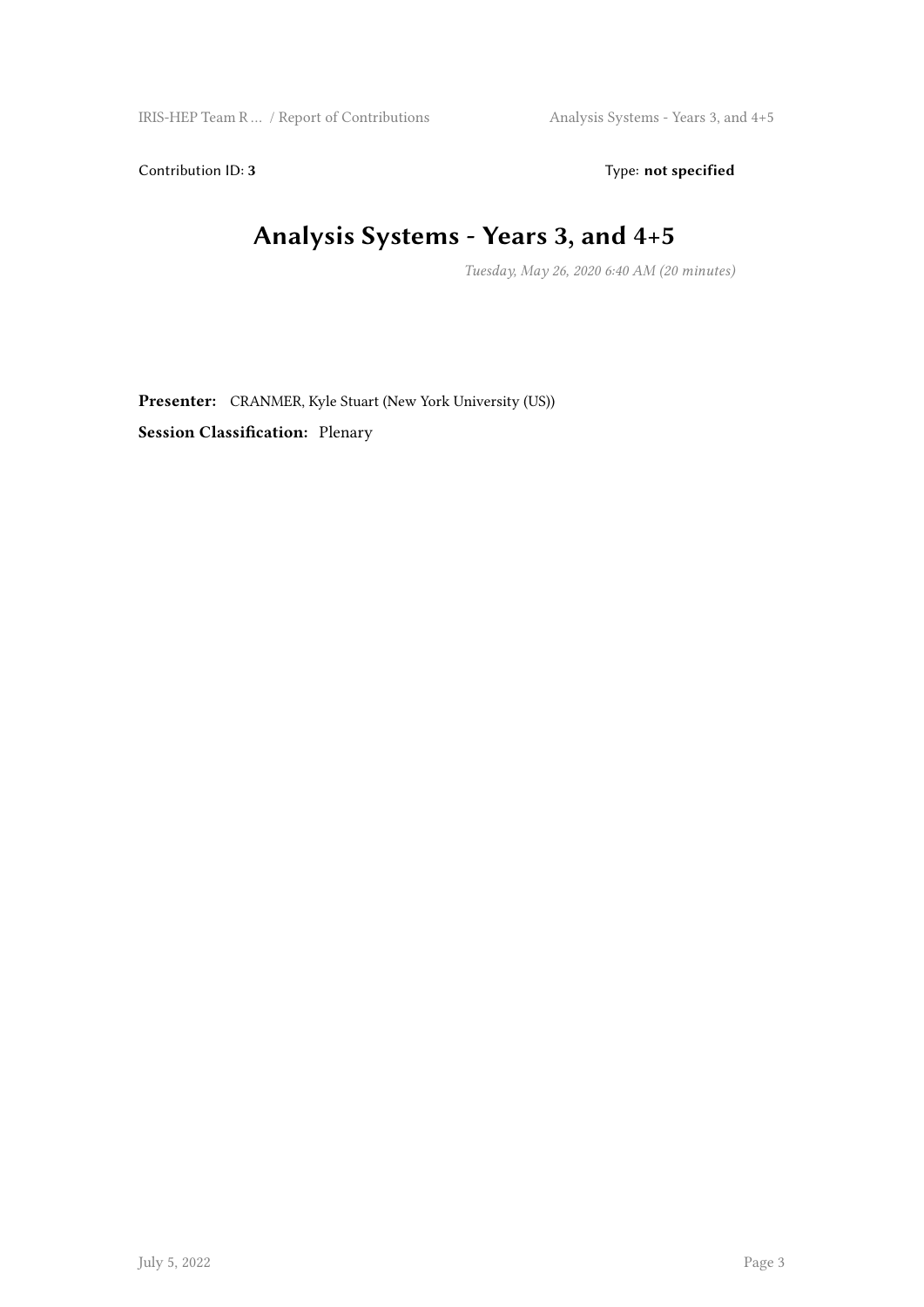Contribution ID: 4 Type: **not specified** 

#### **DOMA - Years 3, and 4+5**

*Tuesday, May 26, 2020 7:00 AM (20 minutes)*

**Presenter:** BOCKELMAN, Brian Paul (University of Nebraska Lincoln (US)) **Session Classification:** Plenary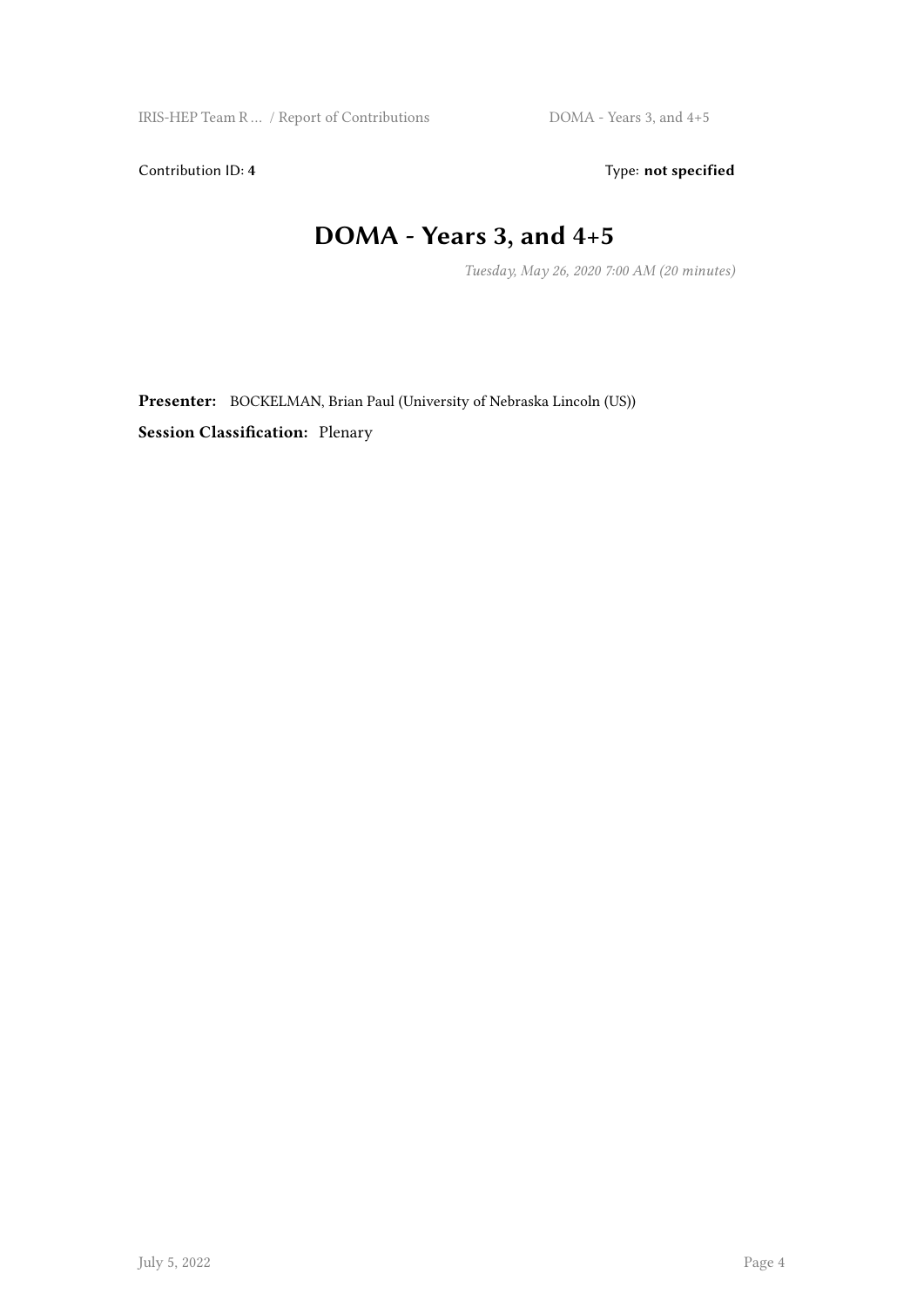Contribution ID: 5 Type: **not specified** 

#### **SSL - Years 3, and 4+5**

*Tuesday, May 26, 2020 8:00 AM (20 minutes)*

**Presenter:** GARDNER JR, Robert William (University of Chicago (US)) **Session Classification:** Plenary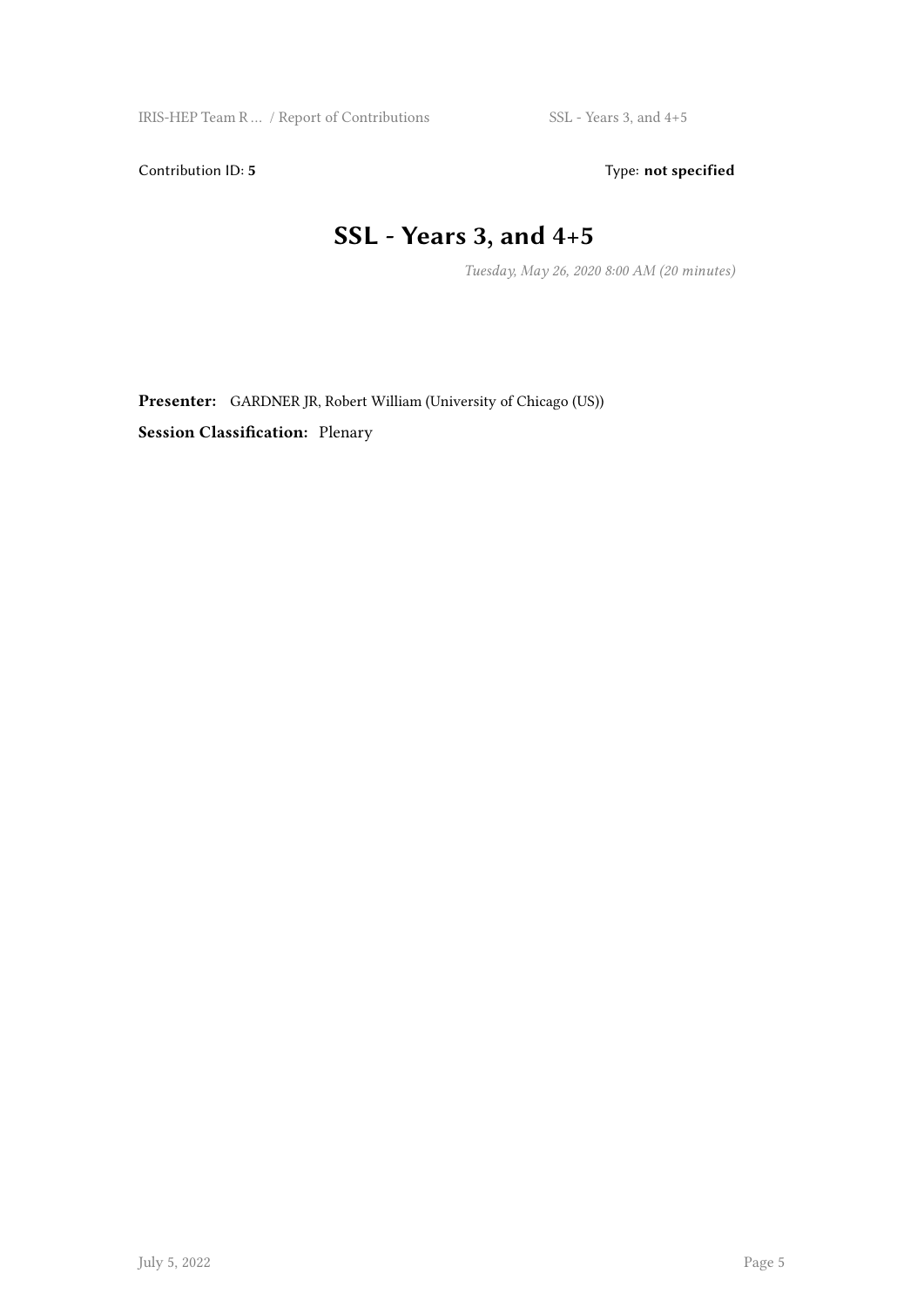Contribution ID: 6 Type: not specified

# **OSG - Years 3, and 4+5**

*Tuesday, May 26, 2020 7:40 AM (20 minutes)*

**Presenter:** WUERTHWEIN, Frank (Univ. of California San Diego (US)) **Session Classification:** Plenary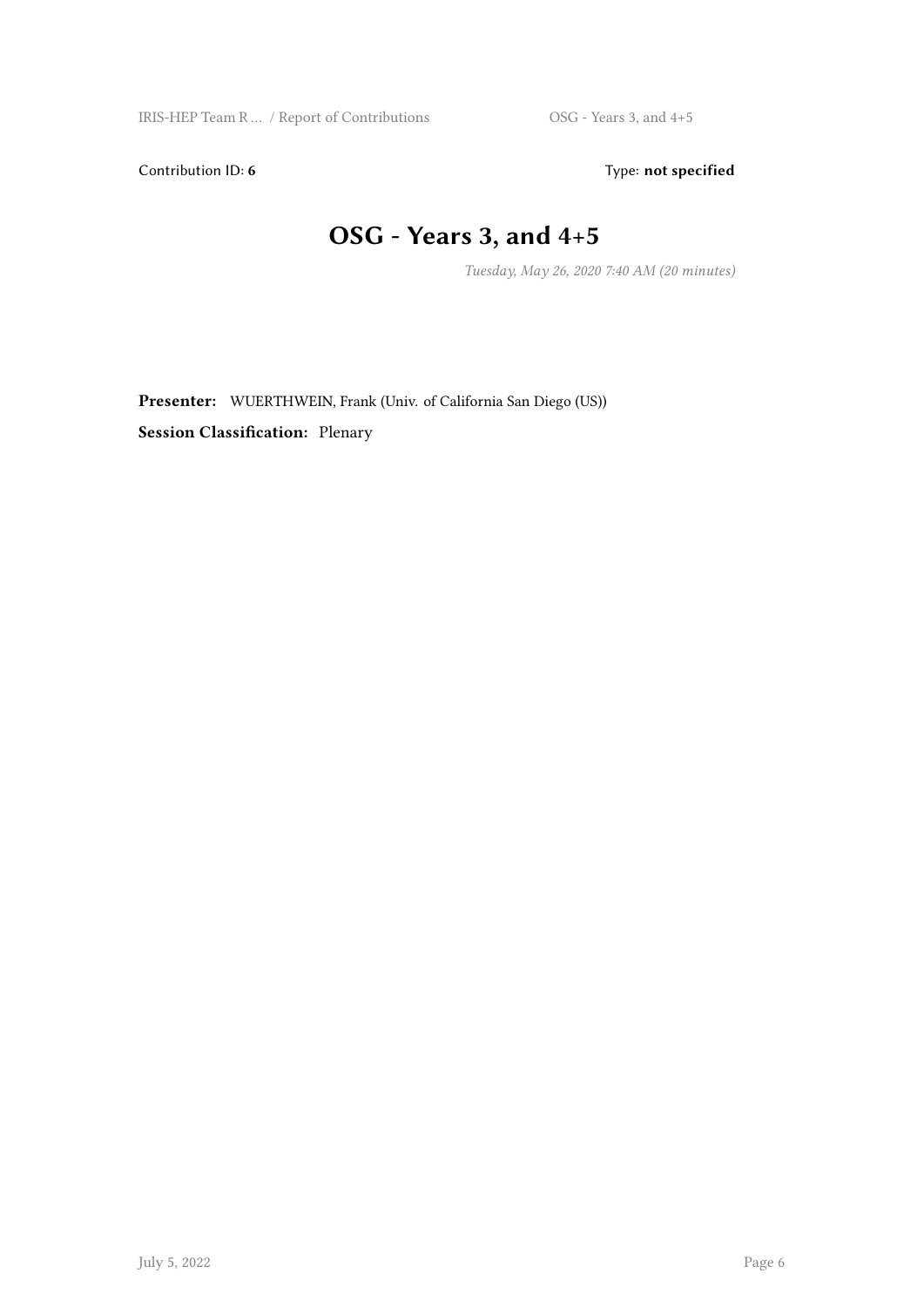Contribution ID: 7 Type: **not specified** 

# **SSC - Years 3, and 4+5**

*Tuesday, May 26, 2020 6:20 AM (20 minutes)*

**Presenter:** MALIK, Sudhir (University of Puerto Rico (PR)) **Session Classification:** Plenary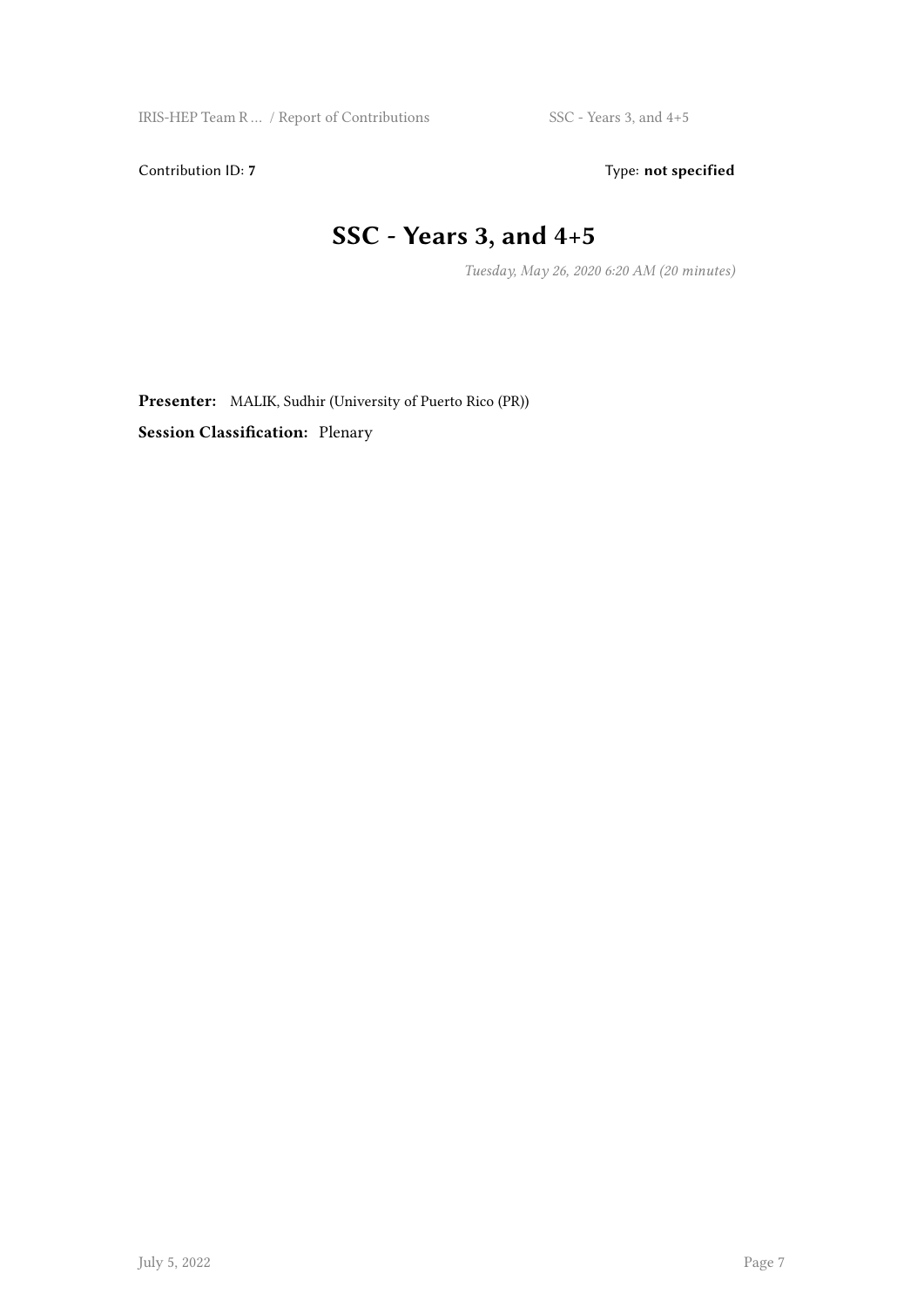Contribution ID: 8 Type: not specified

#### **Parallel Sessions: Plans and Goals**

*Tuesday, May 26, 2020 8:40 AM (20 minutes)*

**Presenter:** WATTS, Gordon (University of Washington (US)) **Session Classification:** Plenary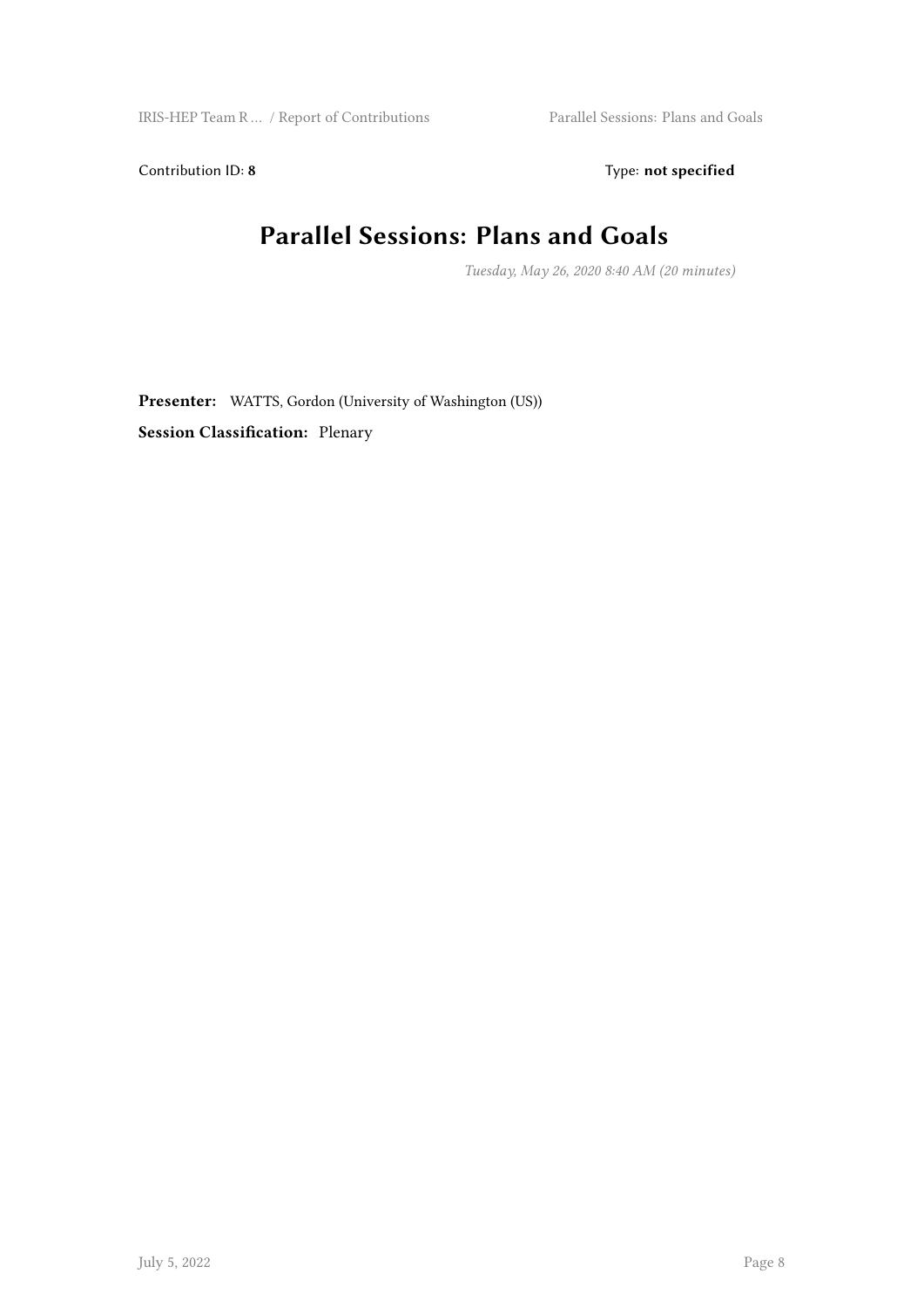Contribution ID: 9 Type: **not specified** 

#### **IA: Year 3 Plans, Year 4 & 5 Goals**

*Friday, May 29, 2020 8:00 AM (20 minutes)*

**Presenters:** LANGE, David (Princeton University (US)); GRAY, Heather (UC Berkeley/LBNL) **Session Classification:** Plenary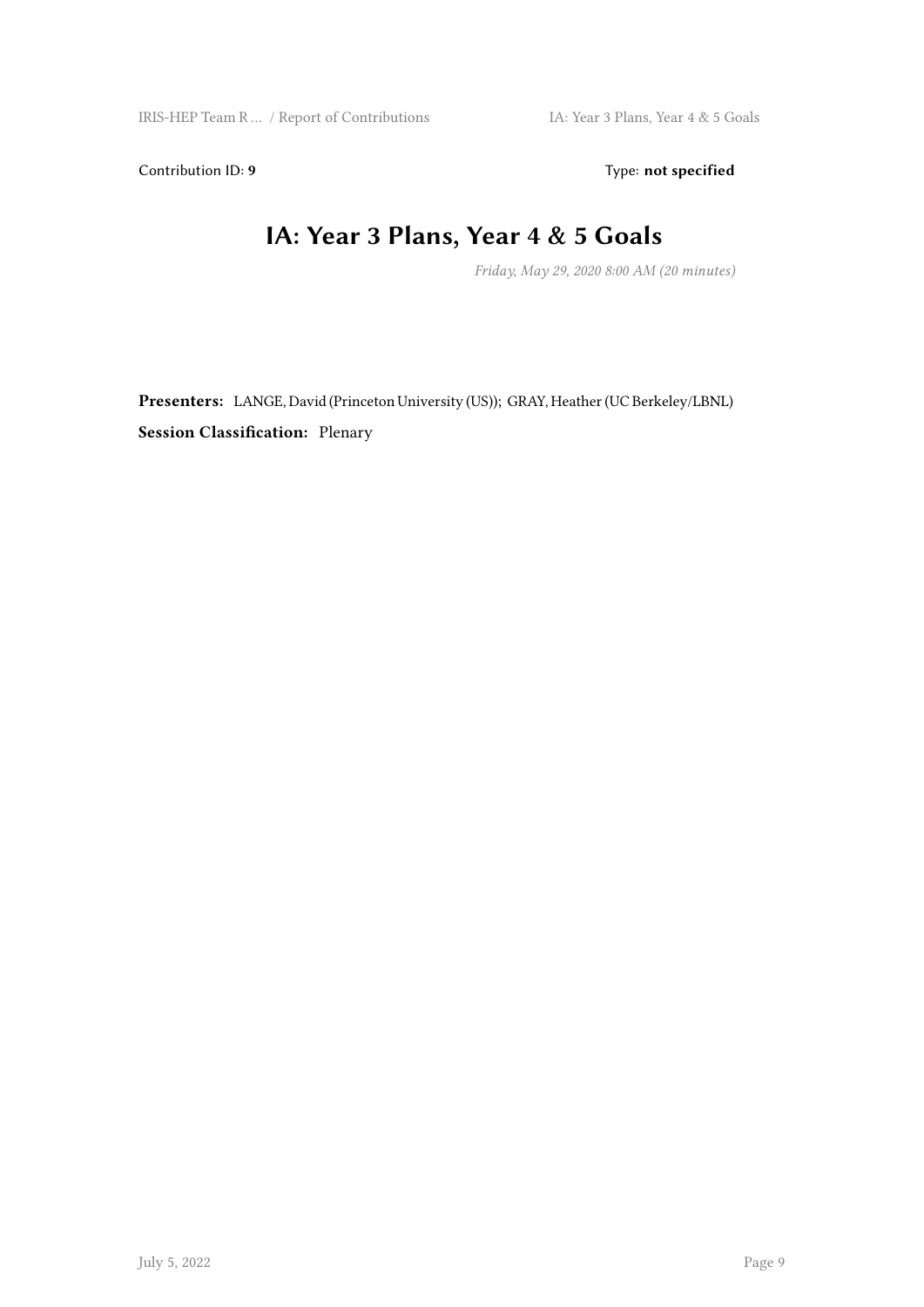Contribution ID: 10 Type: not specified

#### **AS: Year 3 Plans, Year 4 & 5 Goals**

*Friday, May 29, 2020 6:01 AM (19 minutes)*

**Presenter:** CRANMER, Kyle Stuart (New York University (US)) **Session Classification:** Plenary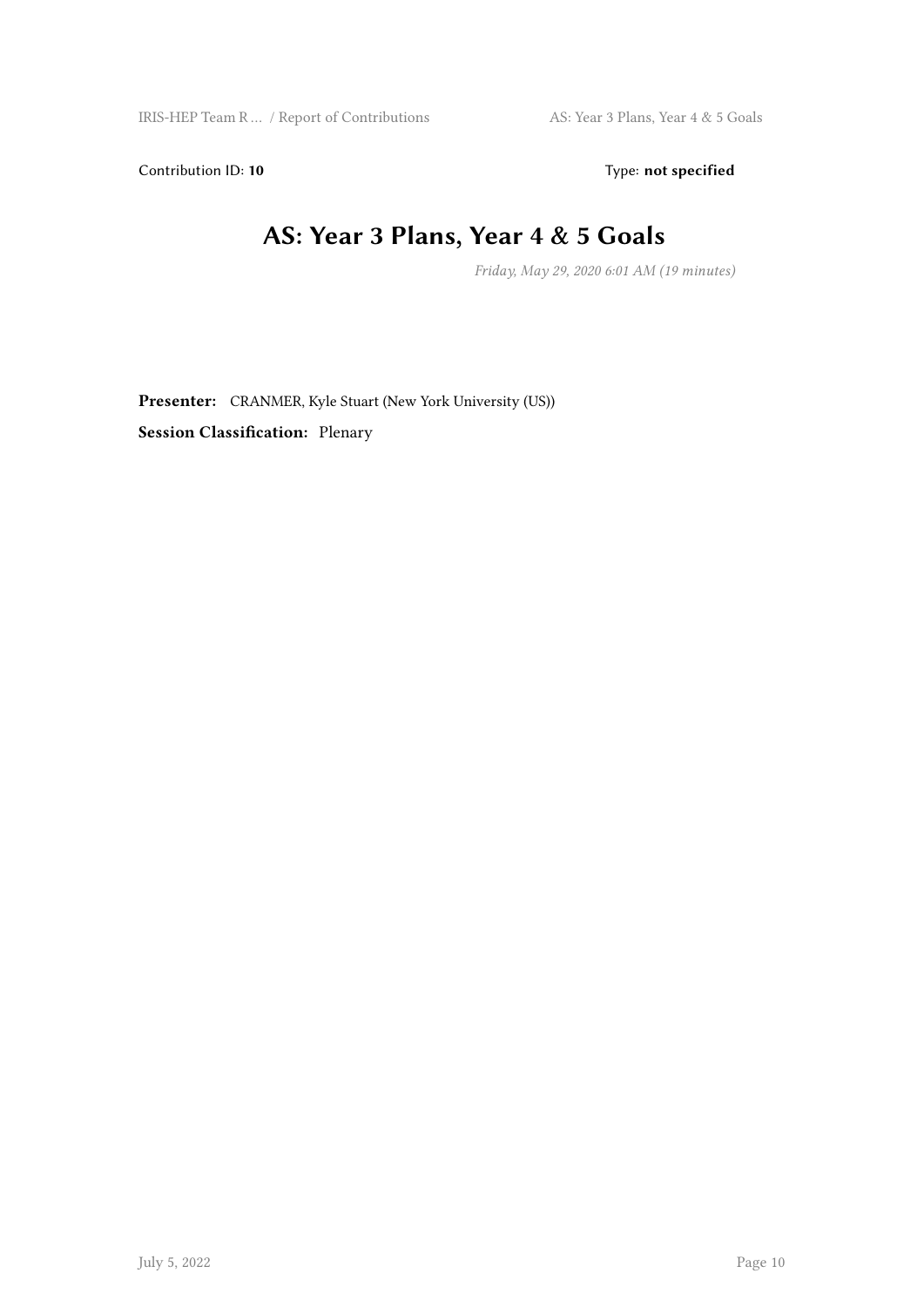Contribution ID: 11 Type: **not specified** 

#### **DOMA: Year 3 Plans, Year 4 & 5 Goals**

*Friday, May 29, 2020 6:20 AM (20 minutes)*

**Presenter:** BOCKELMAN, Brian Paul (University of Nebraska Lincoln (US)) **Session Classification:** Plenary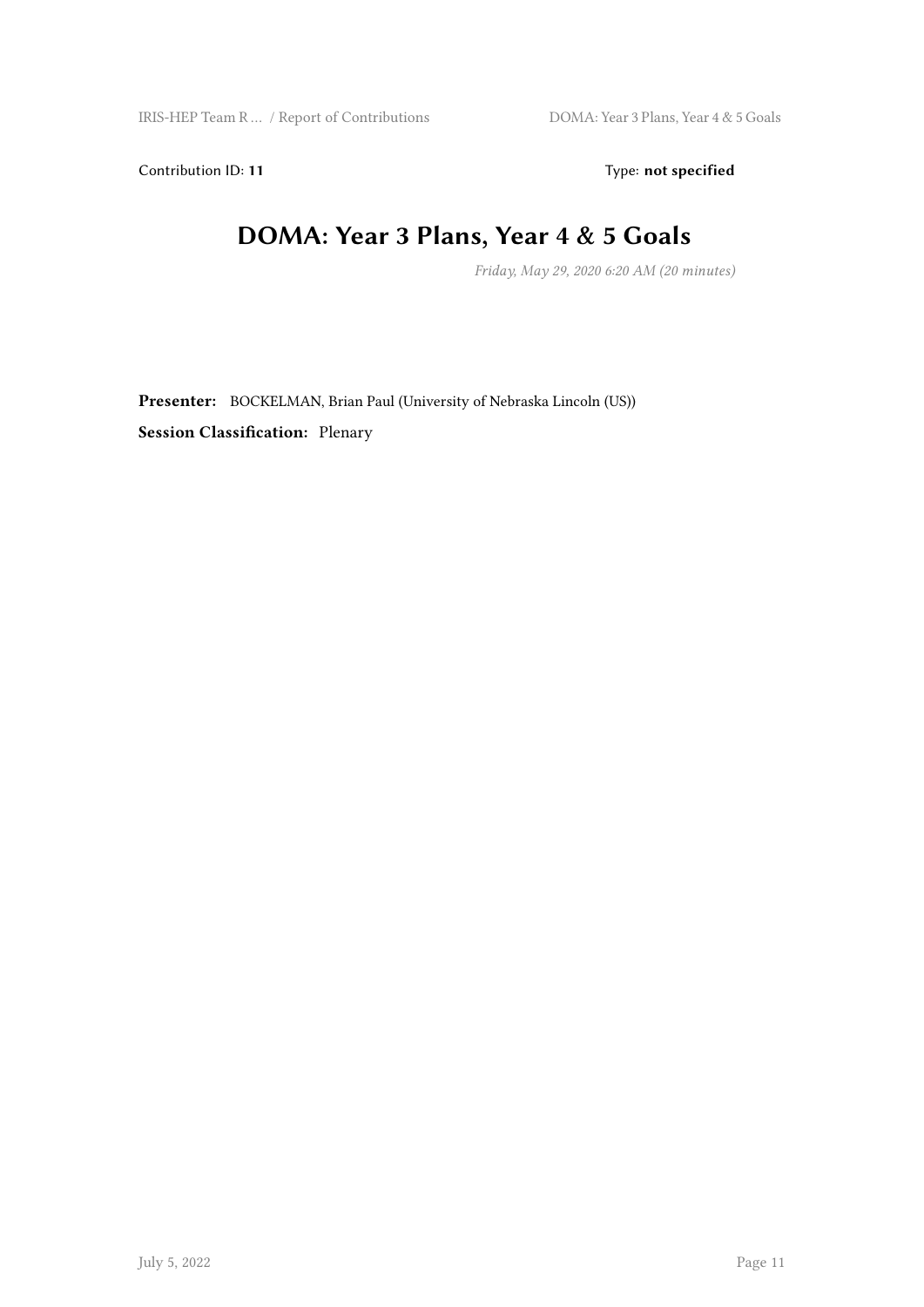Contribution ID: 12 Type: **not specified** 

#### **OSG: Year 3 Plans, Year 4 & 5 Goals**

*Friday, May 29, 2020 6:40 AM (20 minutes)*

**Presenter:** WUERTHWEIN, Frank (Univ. of California San Diego (US)) **Session Classification:** Plenary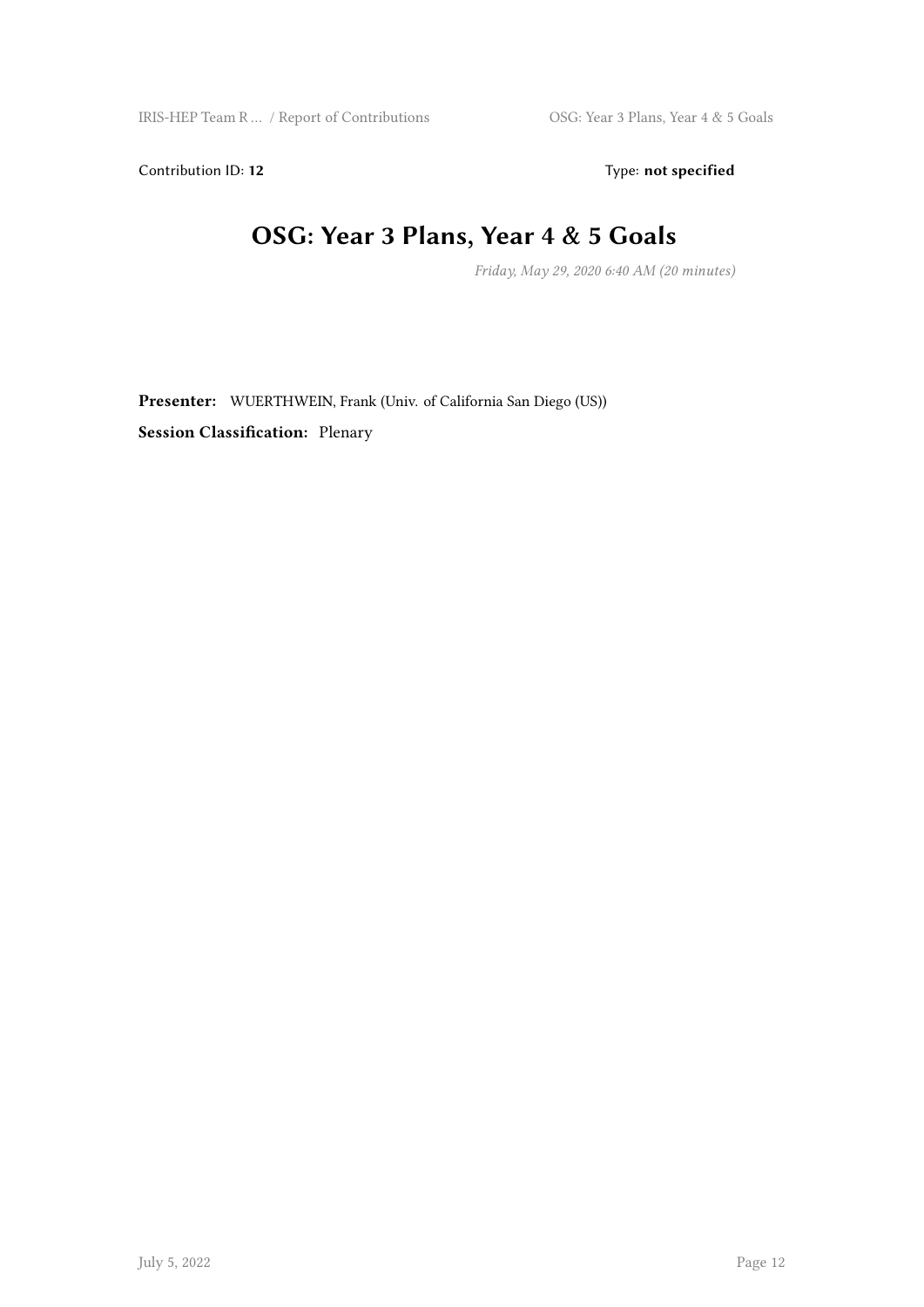Contribution ID: 13 Type: **not specified** 

#### **SSL: Year 3 Plans, Year 4 & 5 Goals**

*Friday, May 29, 2020 7:40 AM (20 minutes)*

**Presenter:** GARDNER JR, Robert William (University of Chicago (US)) **Session Classification:** Plenary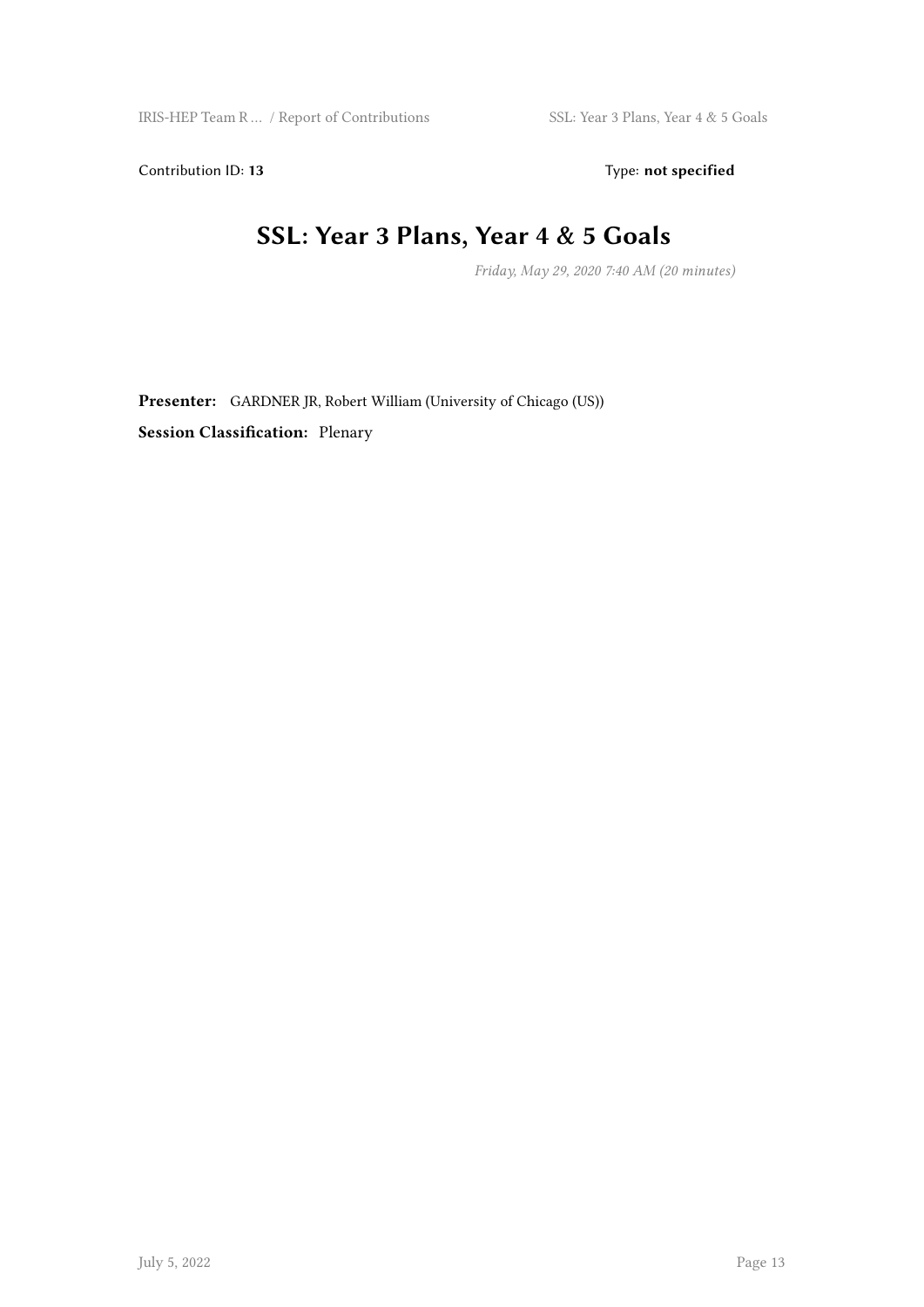Contribution ID: 14 Type: **not specified** 

#### **SSC: Year 3 Plans, Year 4 & 5 Goals**

*Friday, May 29, 2020 7:00 AM (20 minutes)*

**Presenter:** MALIK, Sudhir (University of Puerto Rico (PR)) **Session Classification:** Plenary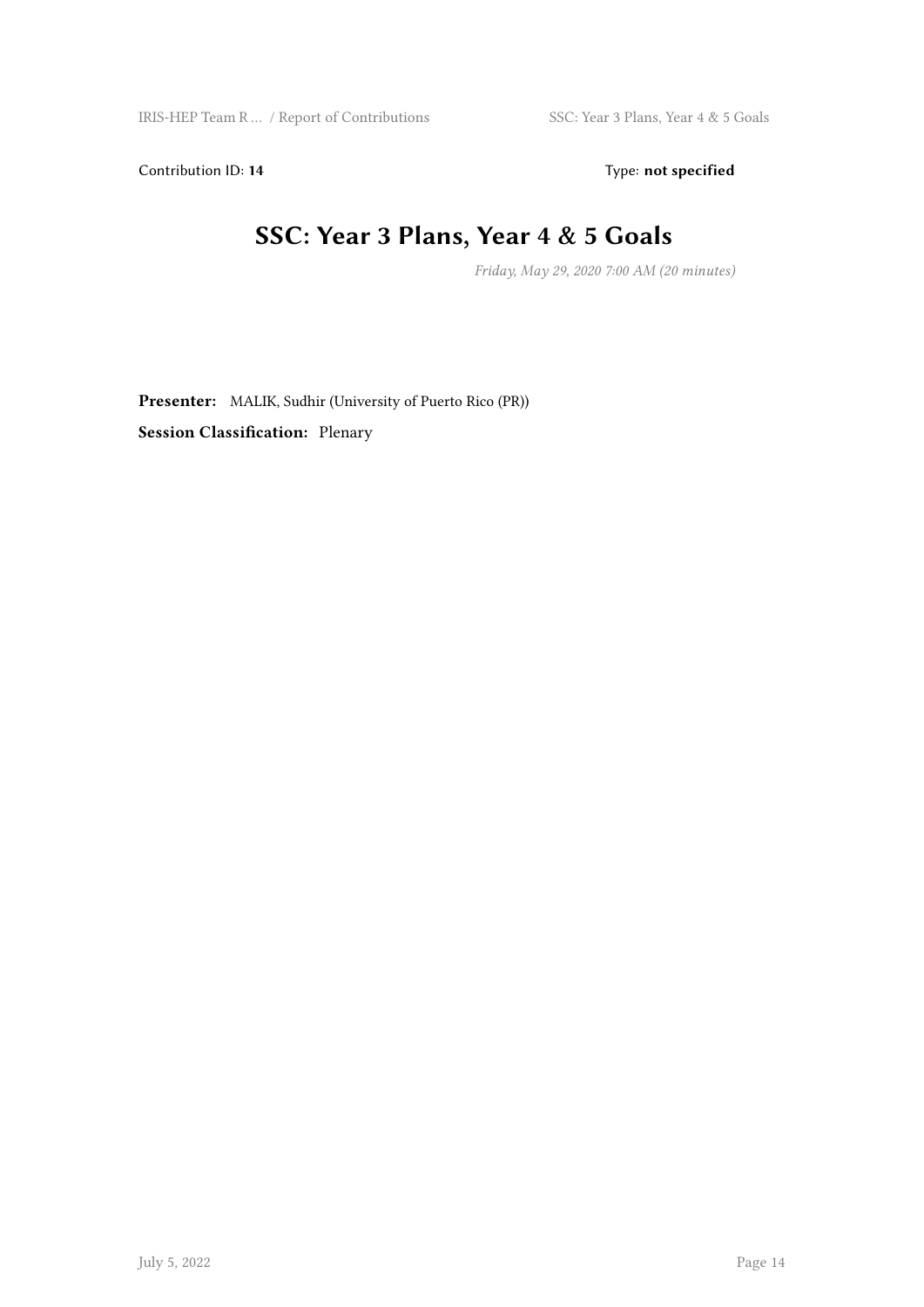Contribution ID: 15 Type: **not specified** 

# **Grand Challenge I - 10 PB**

*Friday, May 29, 2020 8:20 AM (15 minutes)*

**Presenter:** WUERTHWEIN, Frank (Univ. of California San Diego (US)) **Session Classification:** Plenary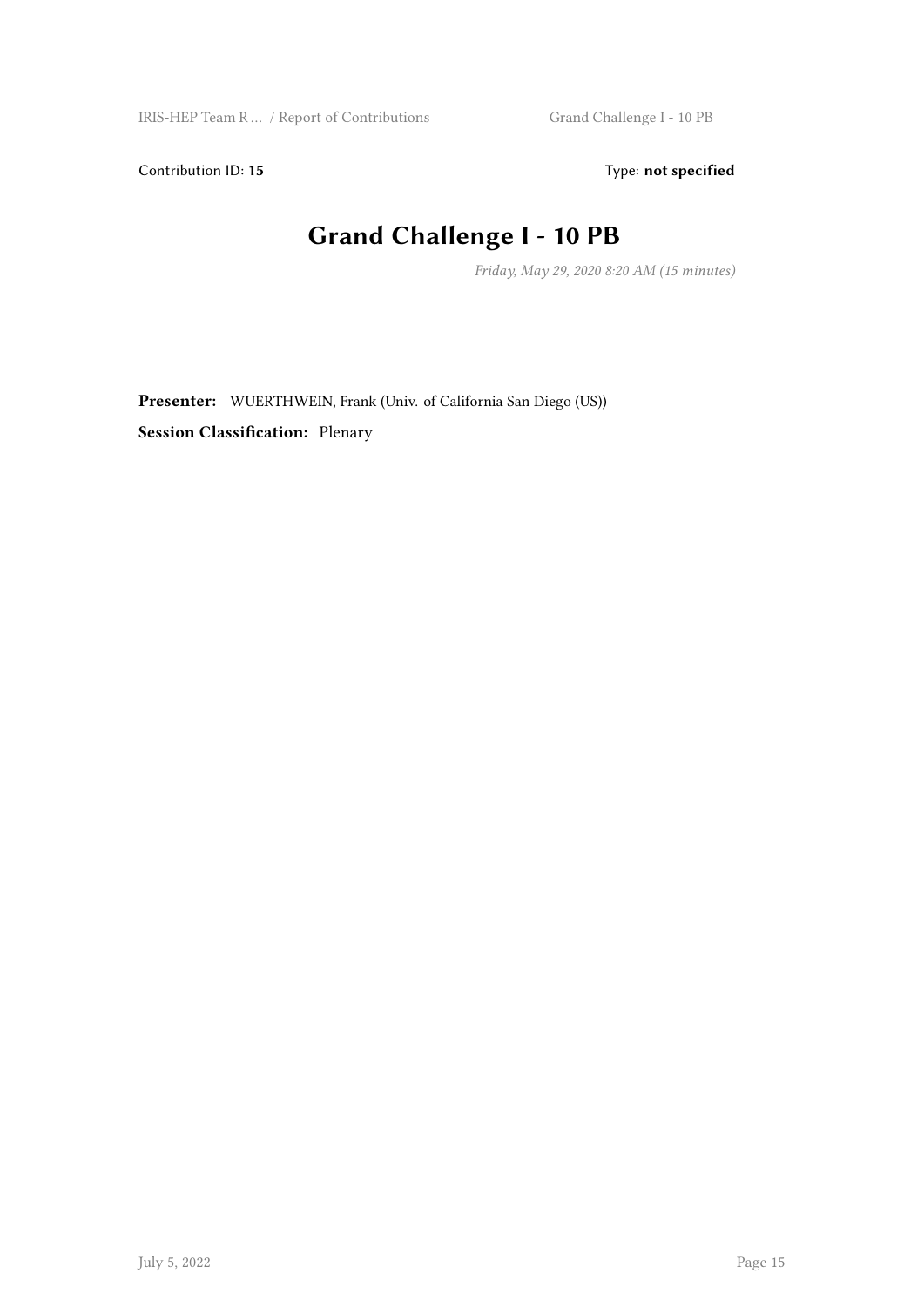Contribution ID: 16 Type: not specified

#### **Grand Challenge II - Analyze 200 TB Data**

*Friday, May 29, 2020 8:35 AM (15 minutes)*

**Presenter:** CRANMER, Kyle Stuart (New York University (US)) **Session Classification:** Plenary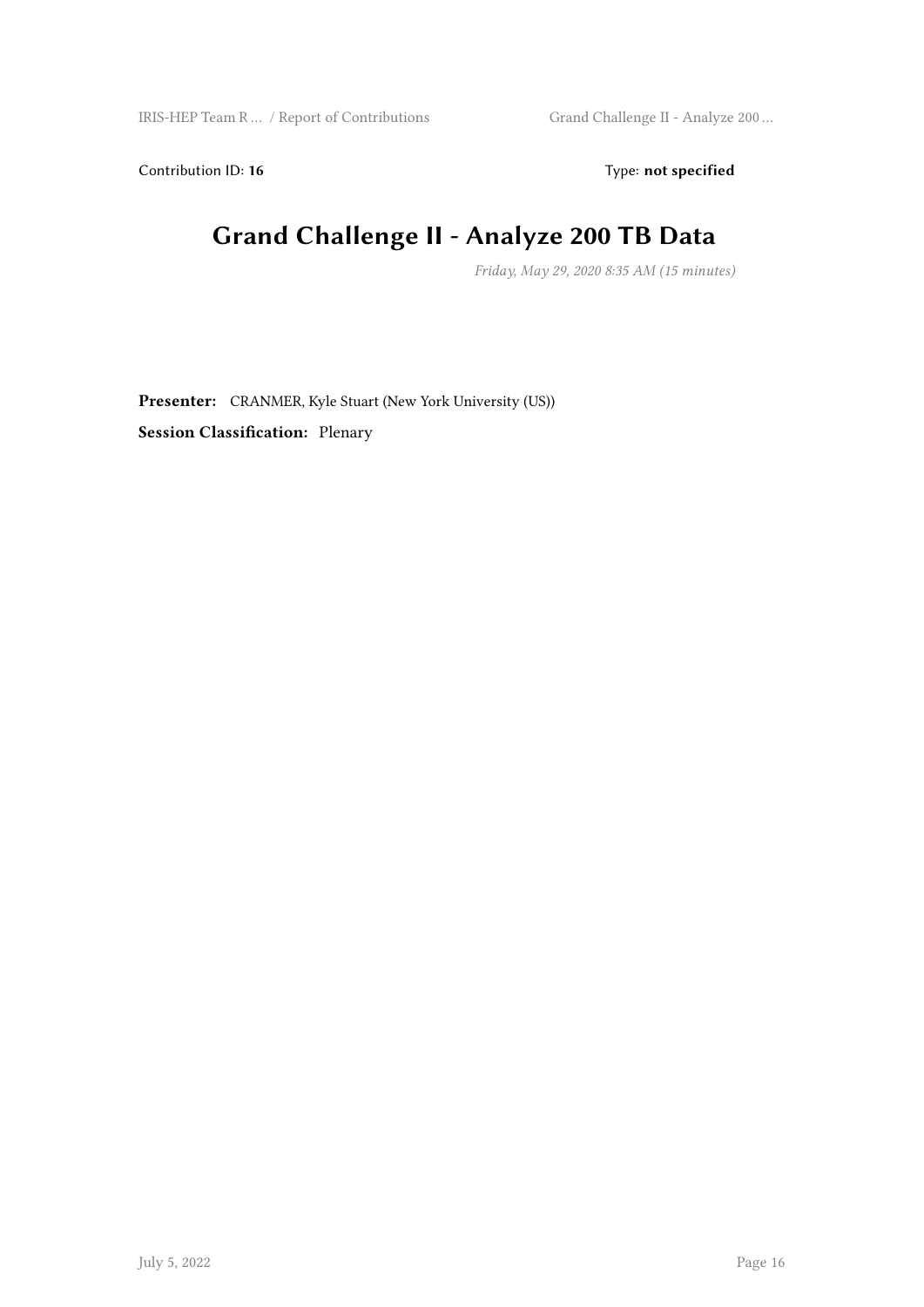IRIS-HEP Team R … / Report of Contributions Closeout and Next Steps

Contribution ID: 17 Type: **not specified** 

# **Closeout and Next Steps**

*Friday, May 29, 2020 8:50 AM (10 minutes)*

**Session Classification:** Plenary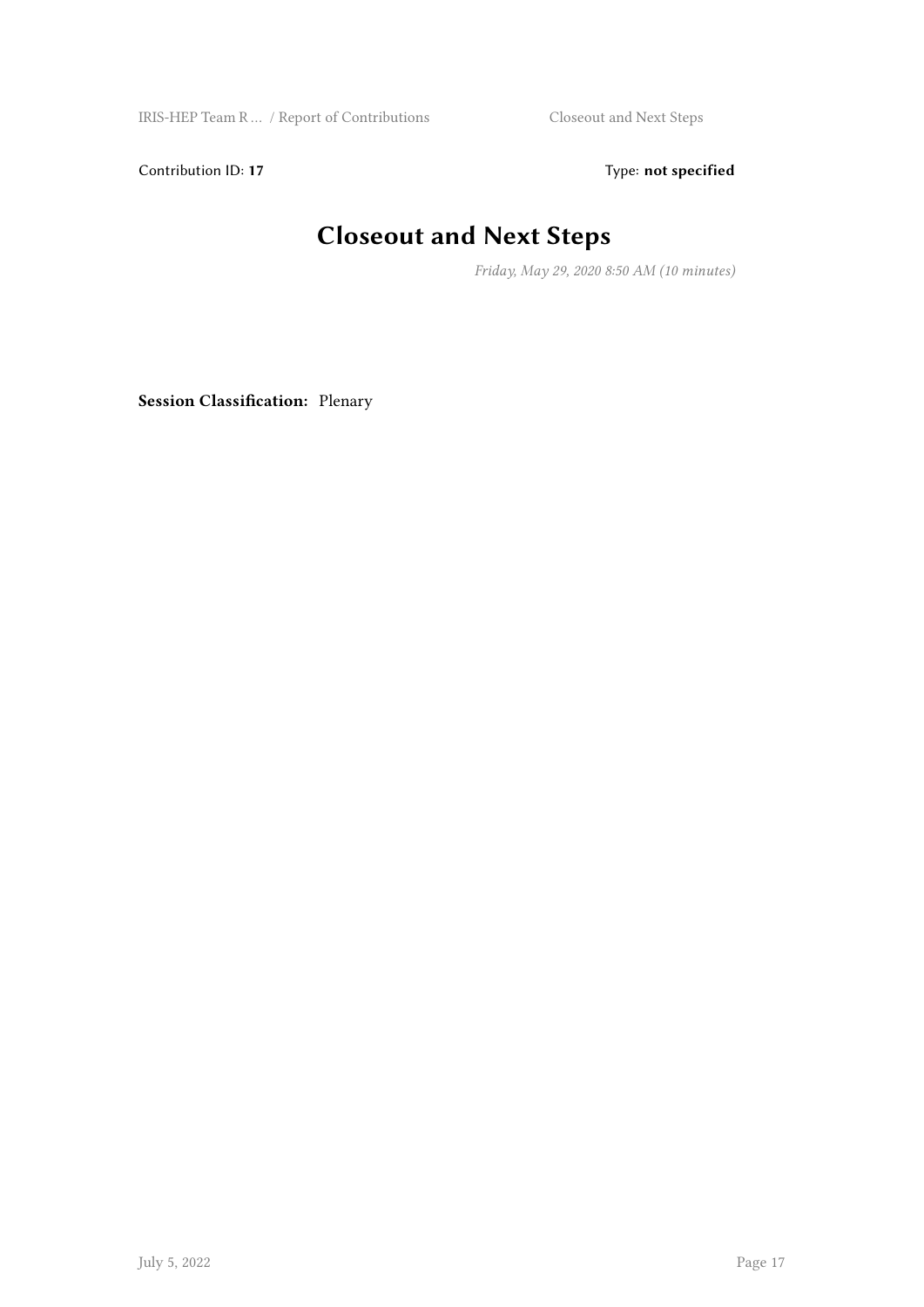Contribution ID: 18 Type: **not specified** 

#### **Future BluePrint Topics: Year 3 plans, 4 & 5 thoughts**

*Friday, May 29, 2020 7:30 AM (10 minutes)*

**Presenter:** NEUBAUER, Mark (Univ. Illinois at Urbana Champaign (US)) **Session Classification:** Plenary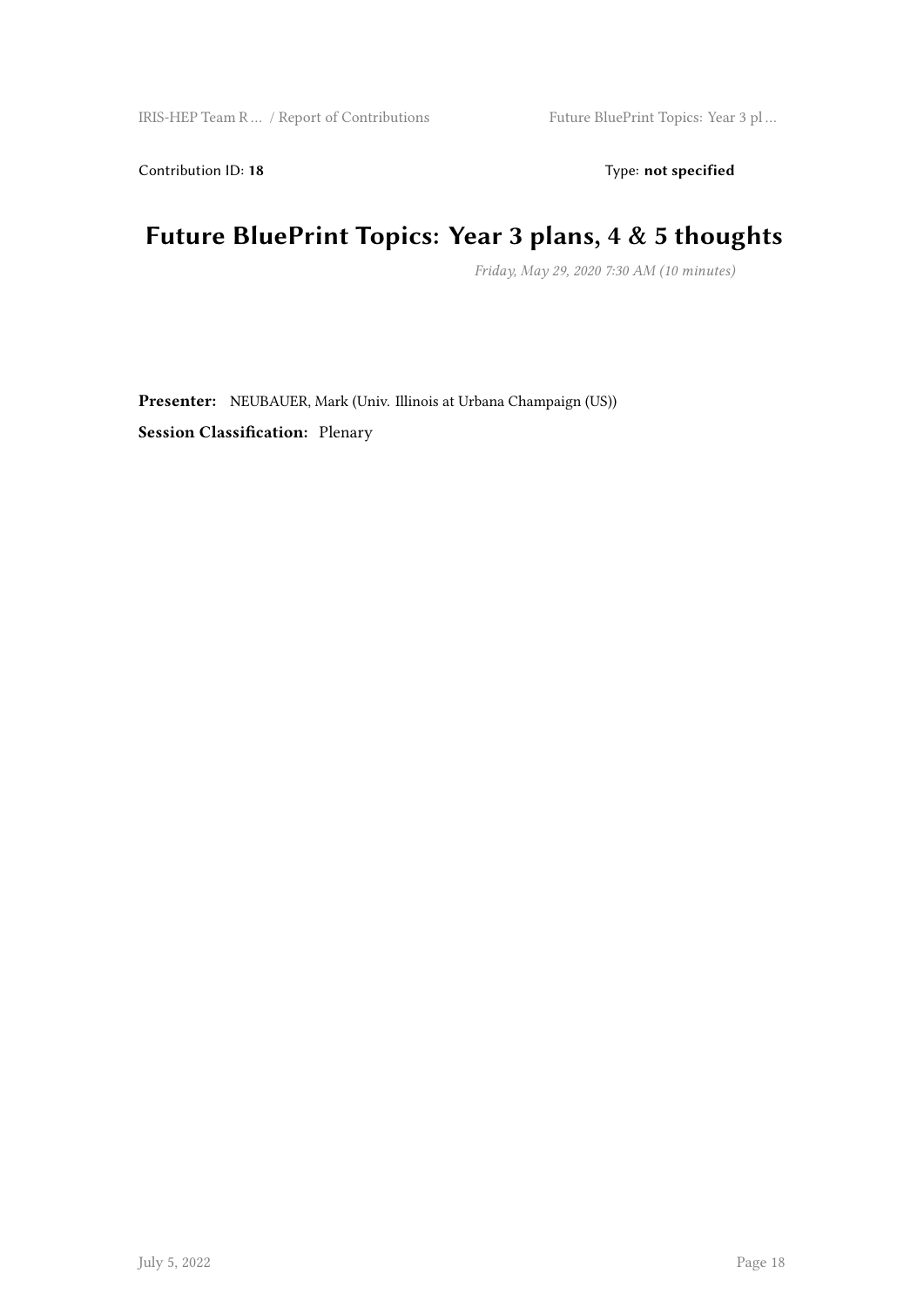Contribution ID: 19 Type: **not specified** 

# **GNNs for tracking**

*Thursday, May 28, 2020 9:01 AM (9 minutes)*

**Presenters:** OJALVO, Isobel (Princeton University (US)); NEUBAUER, Mark (Univ. Illinois at Urbana Champaign (US)); ATKINSON, Markus Julian (Univ. Illinois at Urbana Champaign (US)); THAIS, Savannah Jennifer (Princeton University (US))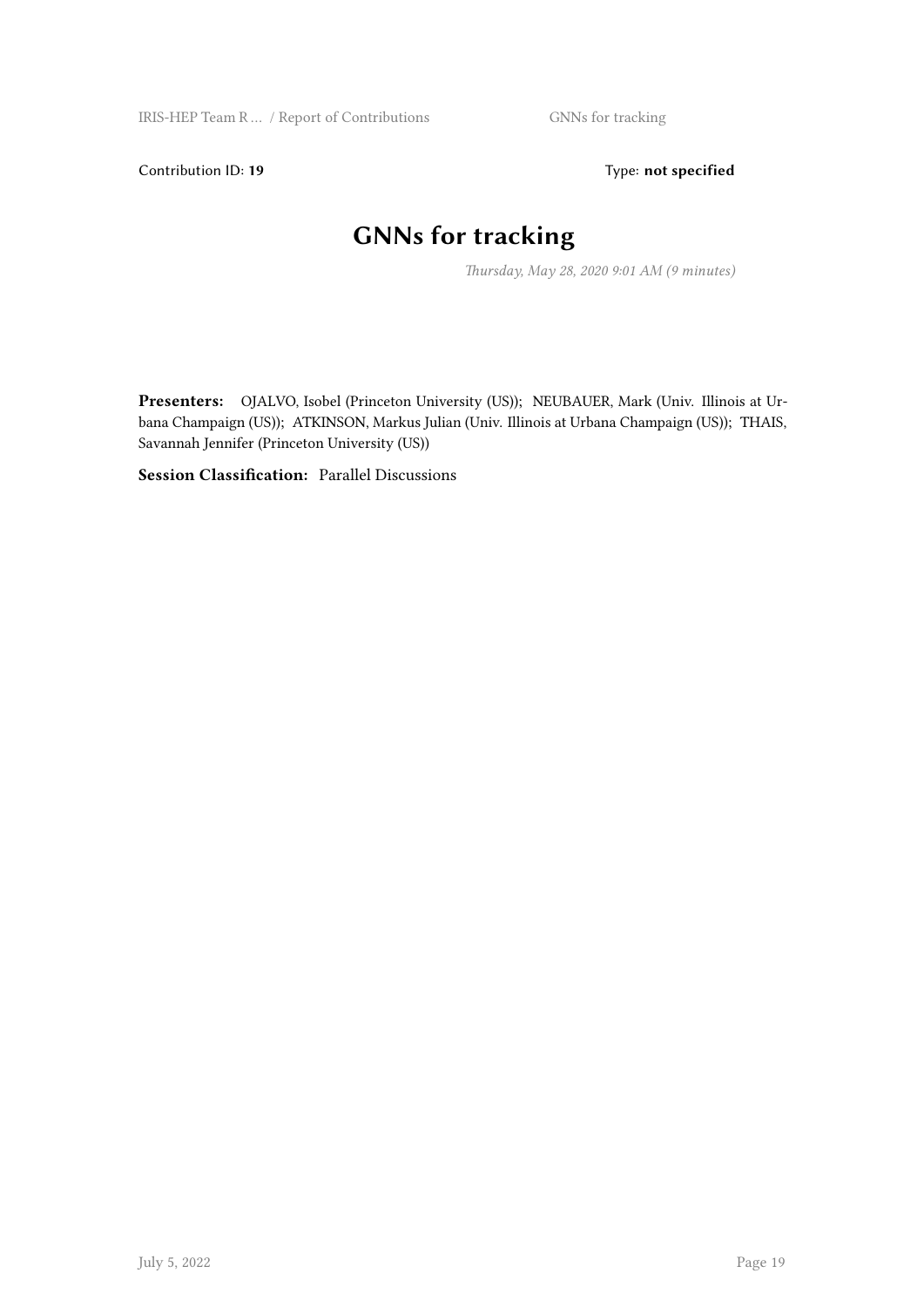Contribution ID: 20 Type: **not specified** 

# **ML on FPGAs for Calorimetry**

*Thursday, May 28, 2020 9:15 AM (10 minutes)*

**Presenter:** HARRIS, Philip Coleman (Massachusetts Inst. of Technology (US)) **Session Classification:** Parallel Discussions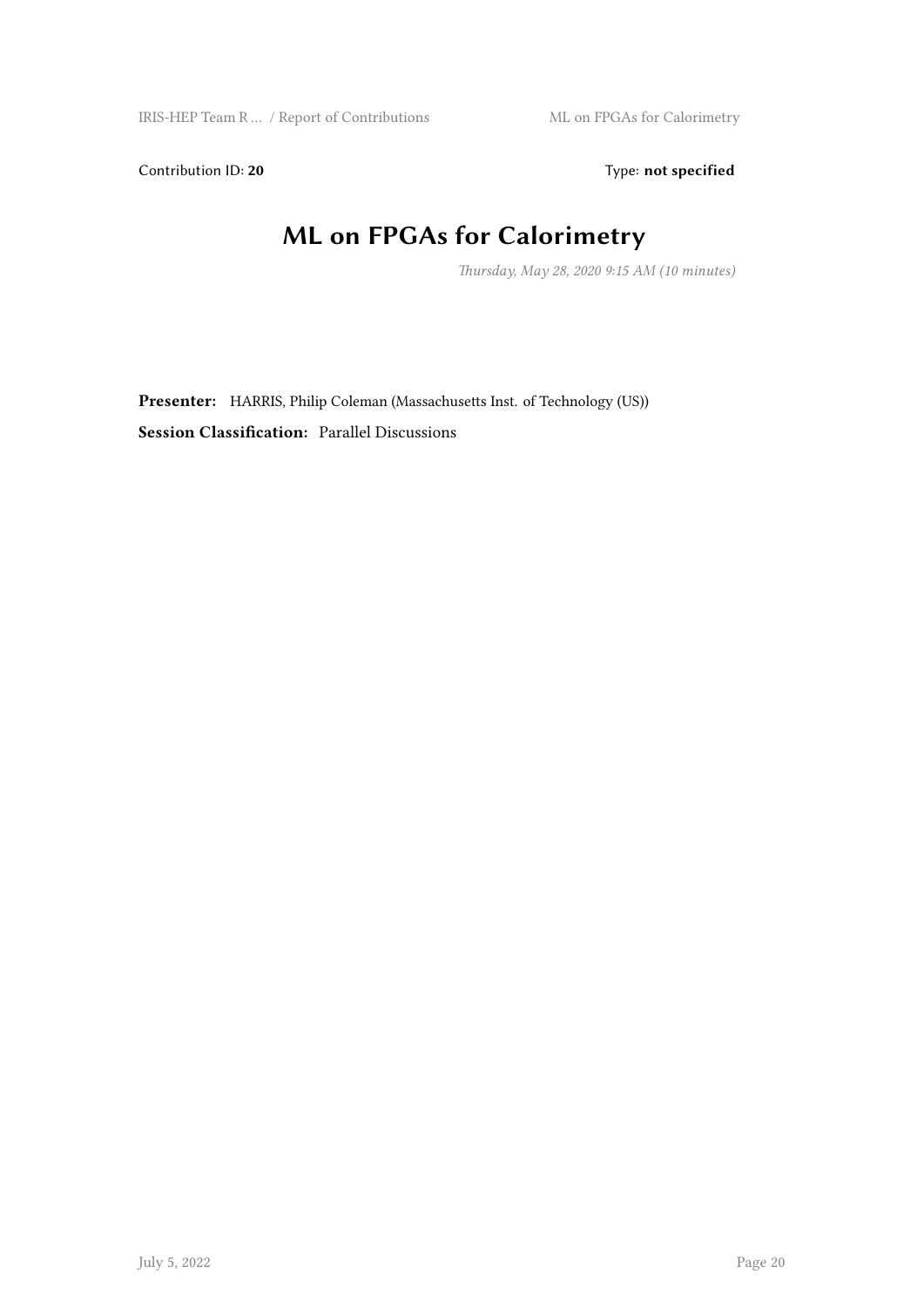IRIS-HEP Team R … / Report of Contributions mkFit

Contribution ID: 21 Type: **not specified** 

#### **mkFit**

*Thursday, May 28, 2020 10:00 AM (10 minutes)*

**Presenters:** YAGIL, Avi (Univ. of California San Diego (US)); WITTICH, Peter (Cornell University (US))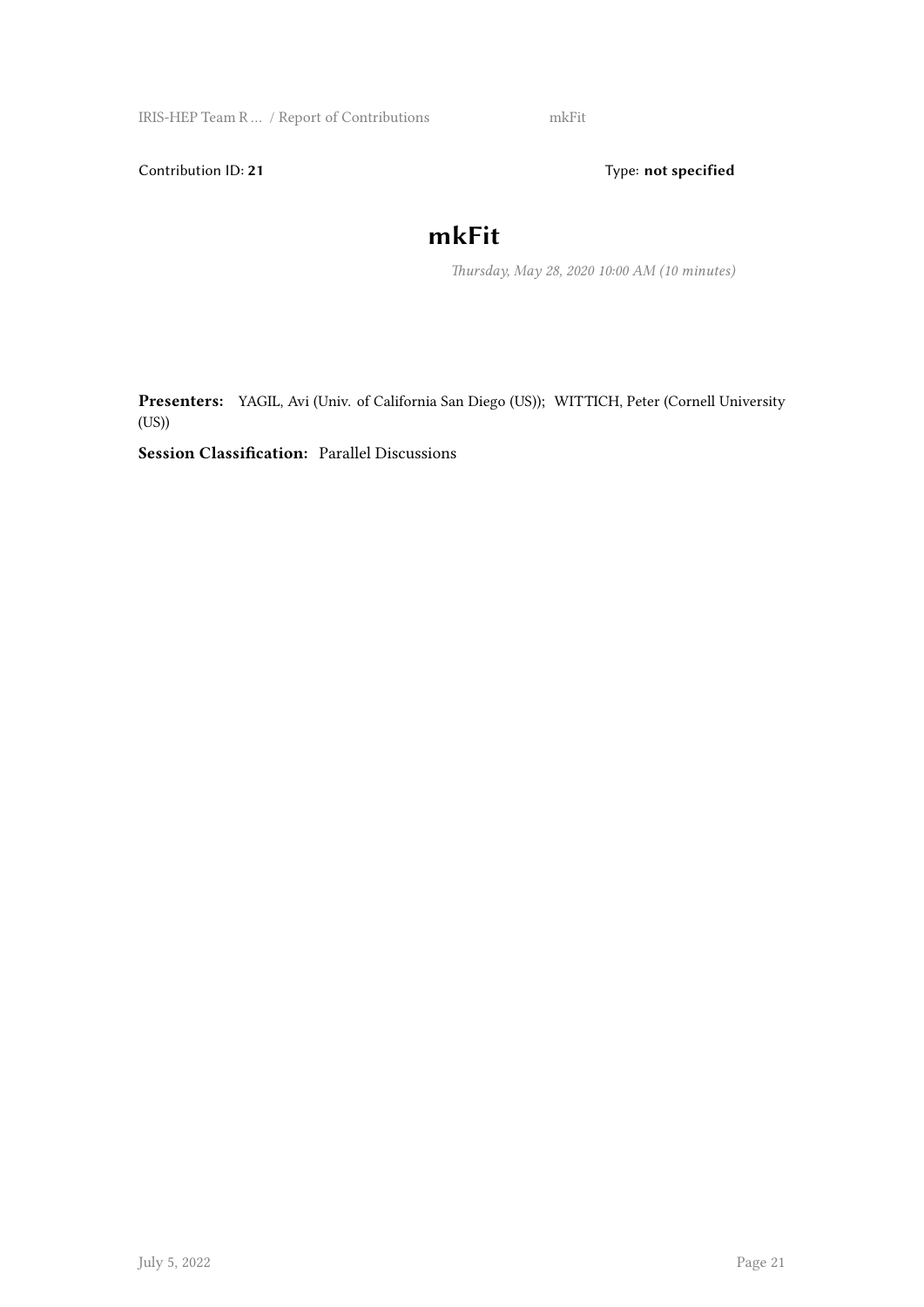IRIS-HEP Team R … / Report of Contributions ACTS

Contribution ID: 22 Type: **not specified** 

#### **ACTS**

*Thursday, May 28, 2020 10:15 AM (10 minutes)*

**Presenters:** GRAY, Heather (UC Berkeley/LBNL); TOMPKINS, Lauren Alexandra (Stanford University (US))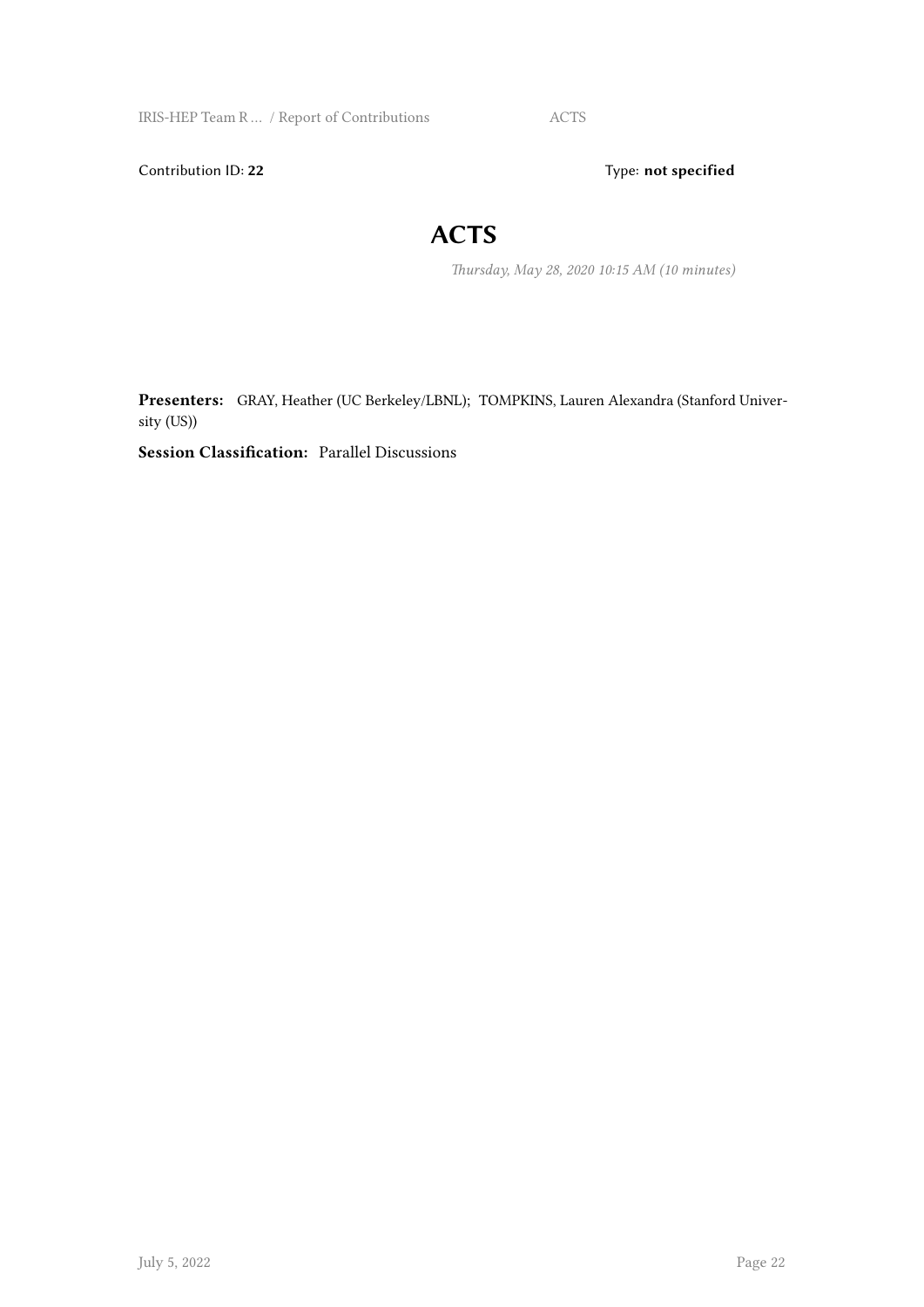IRIS-HEP Team R … / Report of Contributions PVFinder

Contribution ID: 23 Type: **not specified** 

# **PVFinder**

*Thursday, May 28, 2020 9:30 AM (10 minutes)*

**Presenter:** STAHL, Marian (University of Cincinnati (US)) **Session Classification:** Parallel Discussions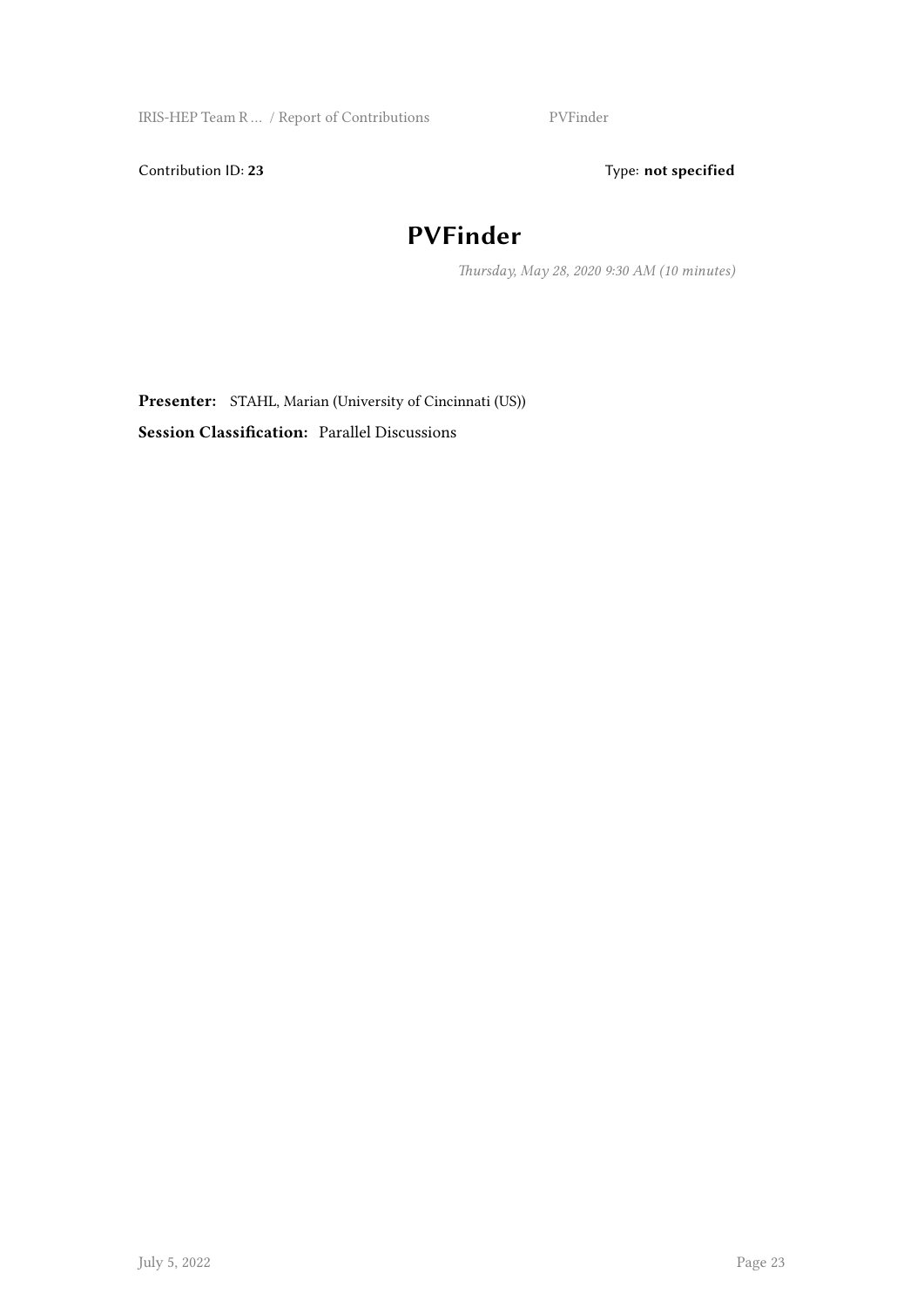Contribution ID: 24 Type: **not specified** 

# **Allen project**

*Thursday, May 28, 2020 9:45 AM (10 minutes)*

**Presenters:** CRAIK, Daniel Charles (Massachusetts Inst. of Technology (US)); WILLIAMS, J Michael (Massachusetts Inst. of Technology (US))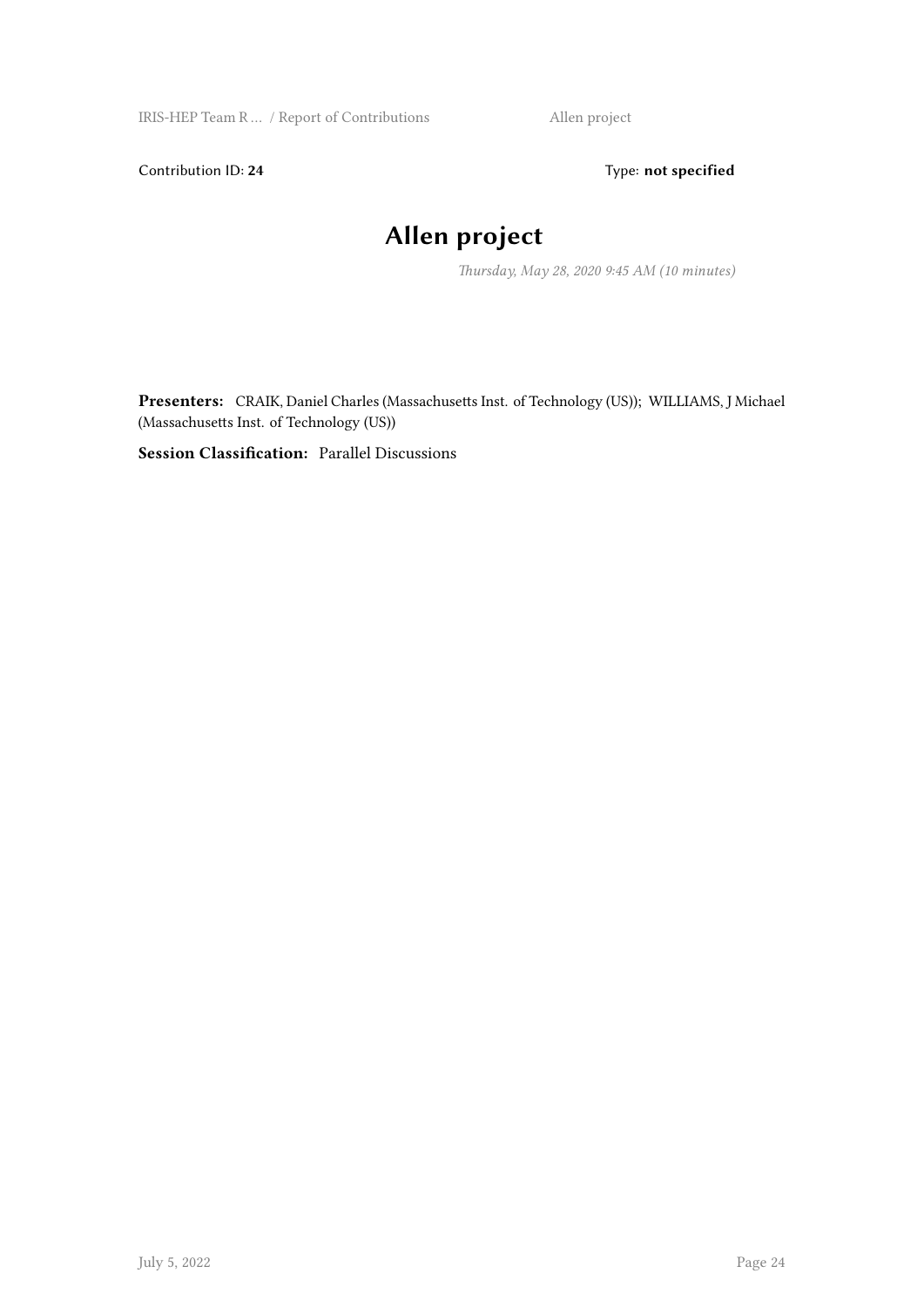IRIS-HEP Team R ... / Report of Contributions New proposals

Contribution ID: 25 Type: **not specified** 

# **New proposals**

*Thursday, May 28, 2020 10:45 AM (10 minutes)*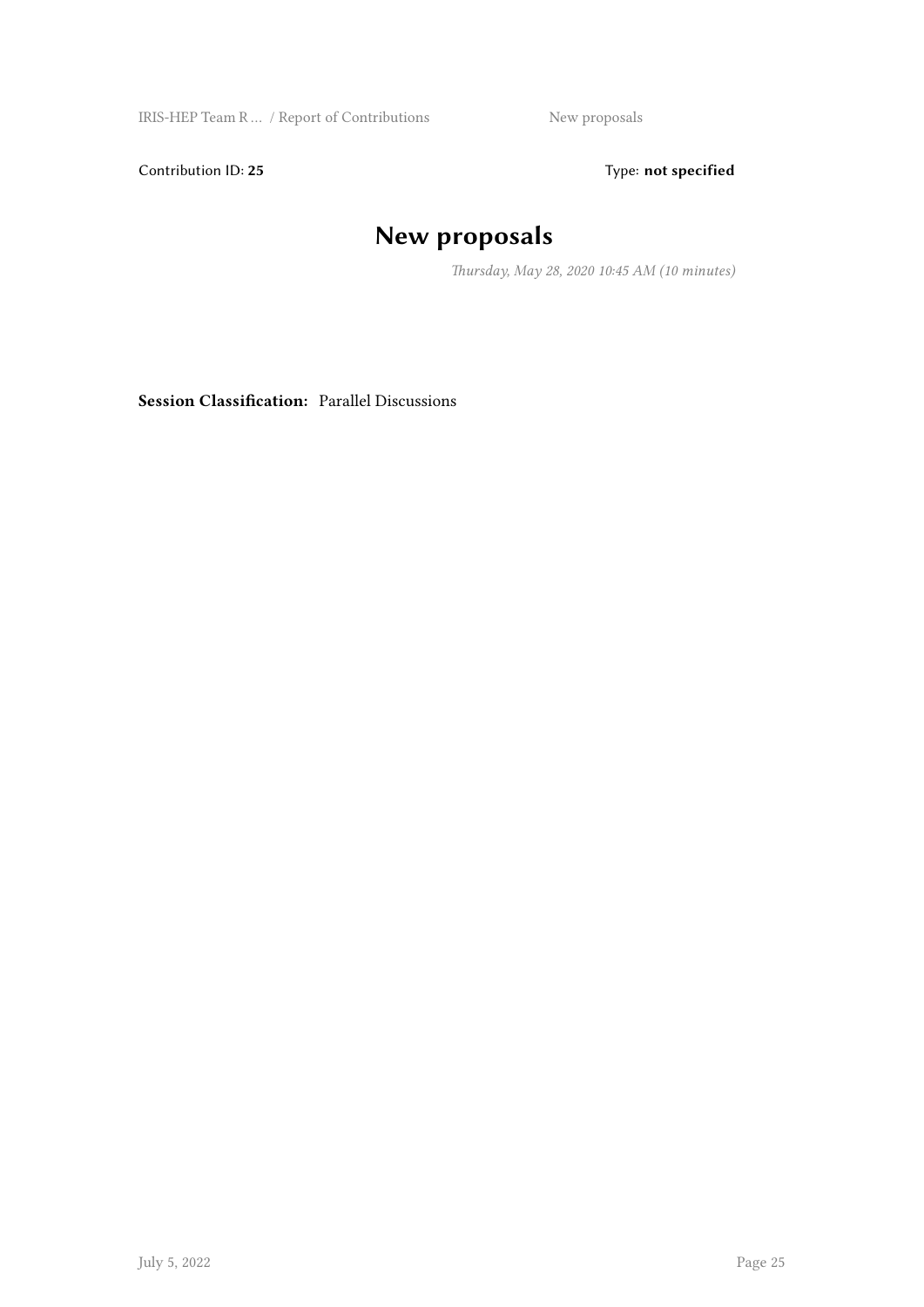Contribution ID: 26 Type: **not specified** 

# **Jets R&D**

*Thursday, May 28, 2020 10:30 AM (10 minutes)*

**Presenter:** CRANMER, Kyle Stuart (New York University (US)) **Session Classification:** Parallel Discussions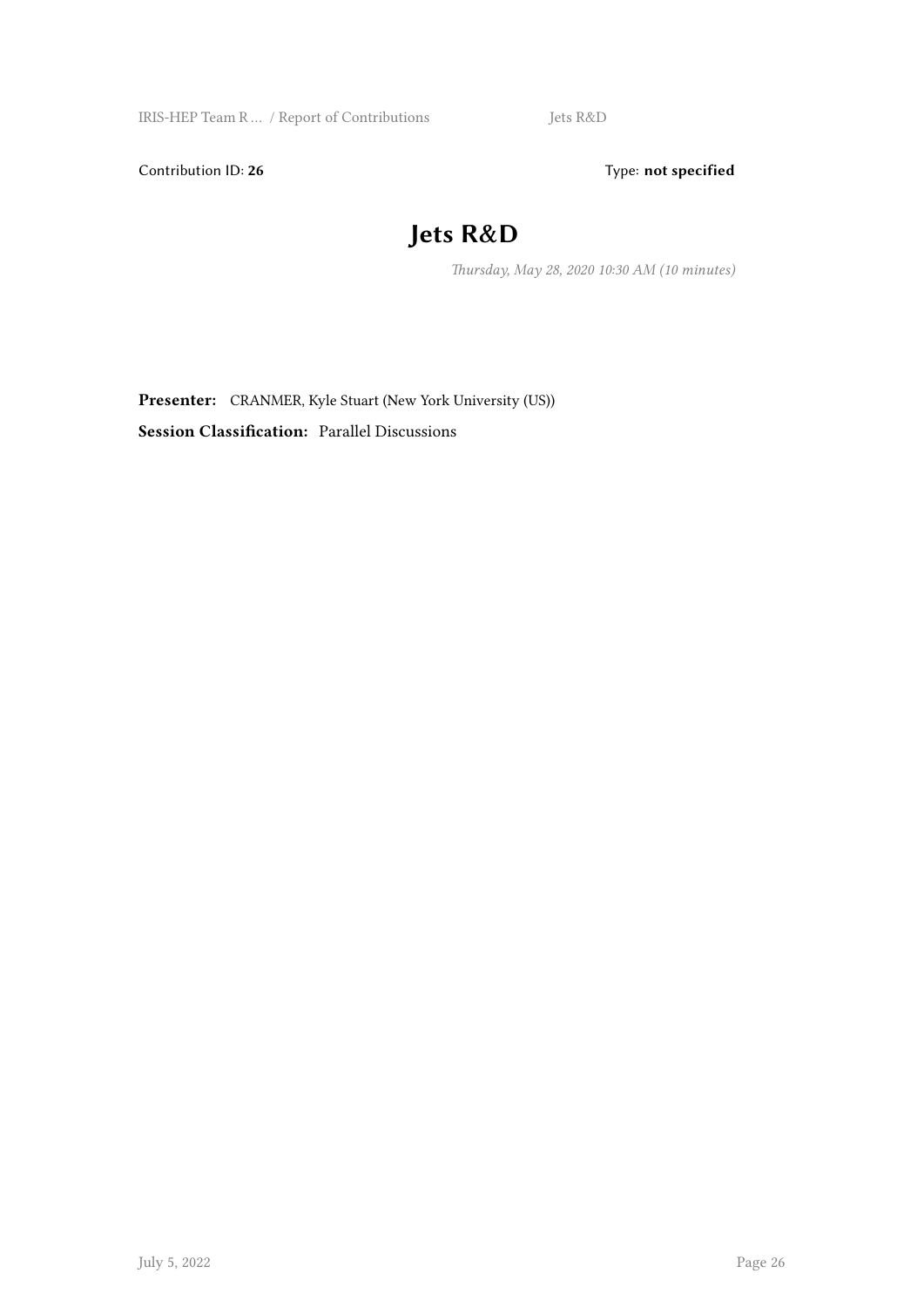IRIS-HEP Team R … / Report of Contributions func\_adl

Contribution ID: 27 Type: **not specified** 

#### **func\_adl**

*Wednesday, May 27, 2020 7:41 AM (19 minutes)*

**Presenters:** WATTS, Gordon (University of Washington (US)); PROFFITT, Mason (University of Washington (US))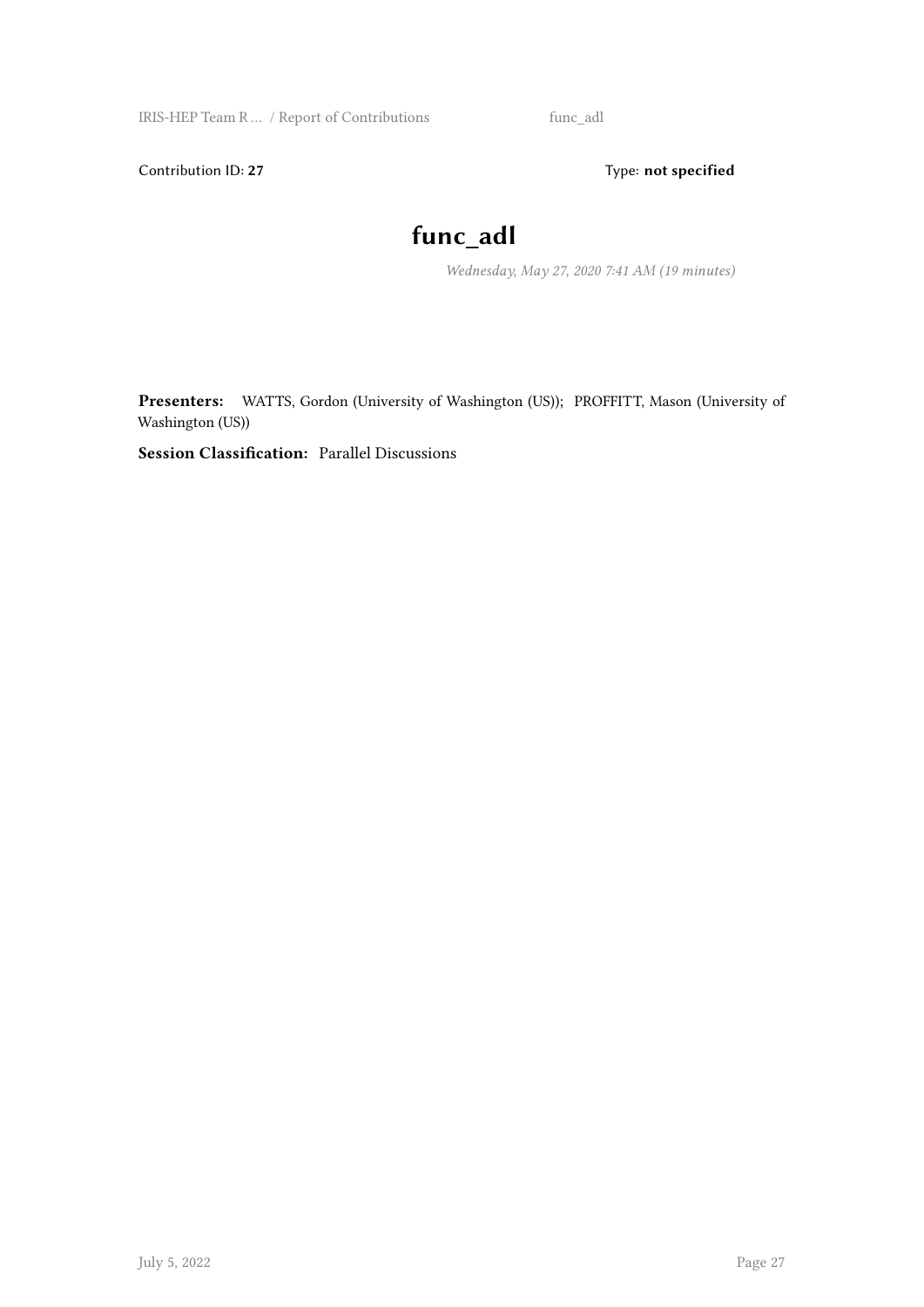Contribution ID: 28 Type: **not specified** 

# **hep\_tables**

*Wednesday, May 27, 2020 8:00 AM (20 minutes)*

**Presenter:** WATTS, Gordon (University of Washington (US)) **Session Classification:** Parallel Discussions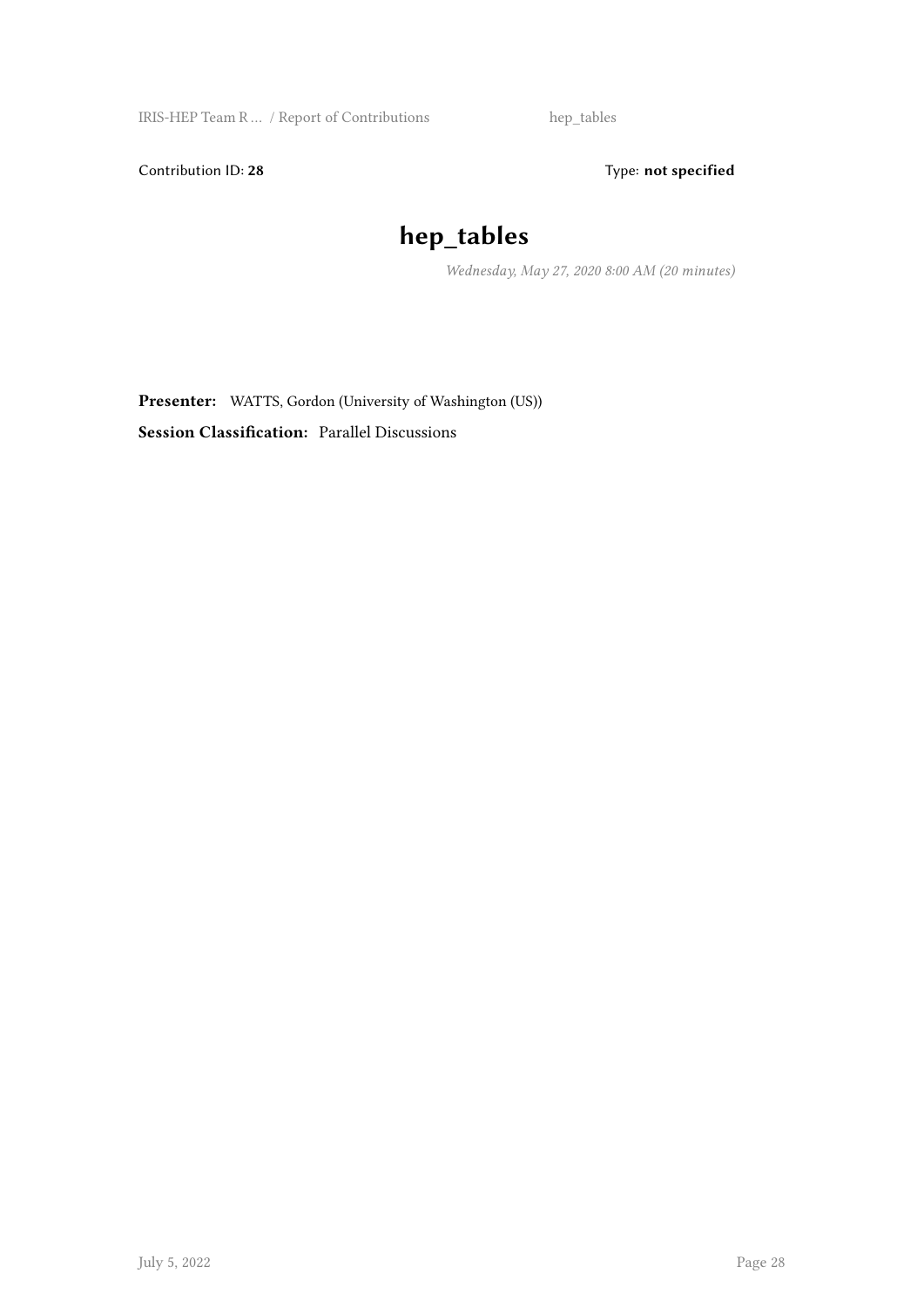IRIS-HEP Team R  $\dots$  / Report of Contributions  $~~$  pyhf

Contribution ID: 29 Type: **not specified** 

# **pyhf**

*Wednesday, May 27, 2020 8:20 AM (20 minutes)*

**Presenter:** FEICKERT, Matthew (Univ. Illinois at Urbana Champaign (US)) **Session Classification:** Parallel Discussions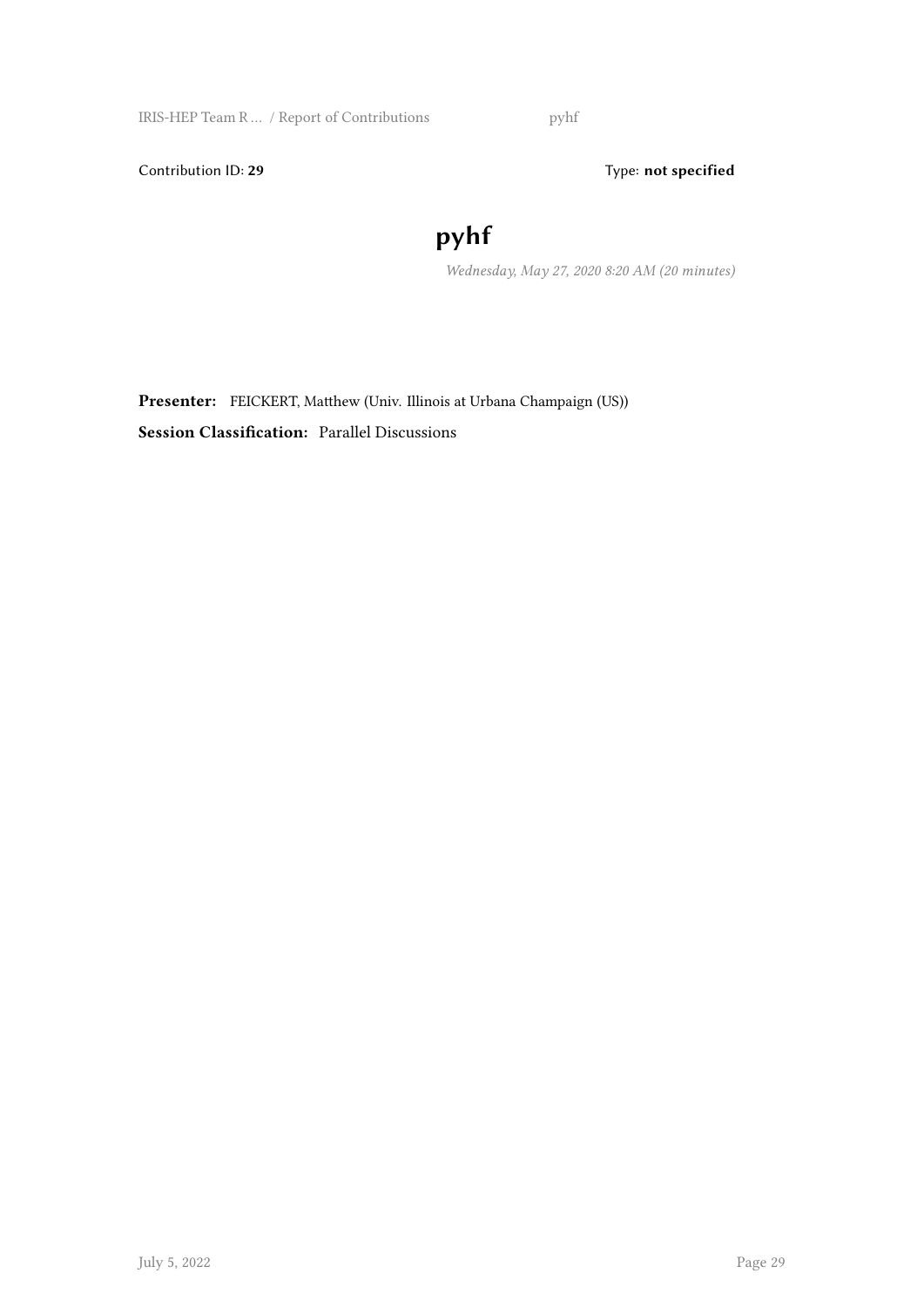IRIS-HEP Team R … / Report of Contributions cabinetry

Contribution ID: 30 Type: **not specified** 

# **cabinetry**

*Wednesday, May 27, 2020 8:40 AM (20 minutes)*

**Presenter:** HELD, Alexander (New York University (US)) **Session Classification:** Parallel Discussions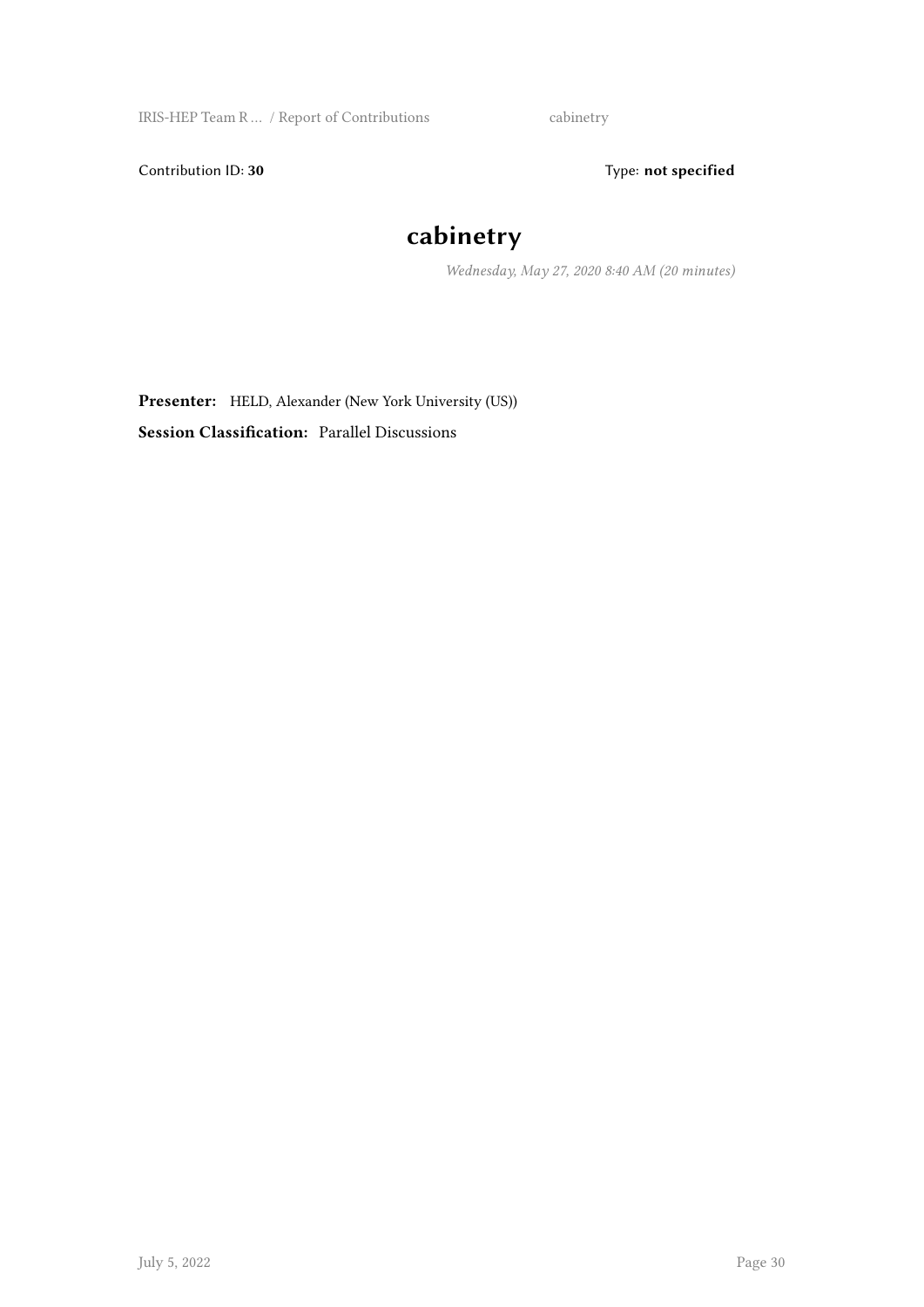IRIS-HEP Team R ... / Report of Contributions SSC

Contribution ID: 31 Type: **not specified** 

#### **SSC**

*Wednesday, May 27, 2020 6:00 AM (1h 20m)*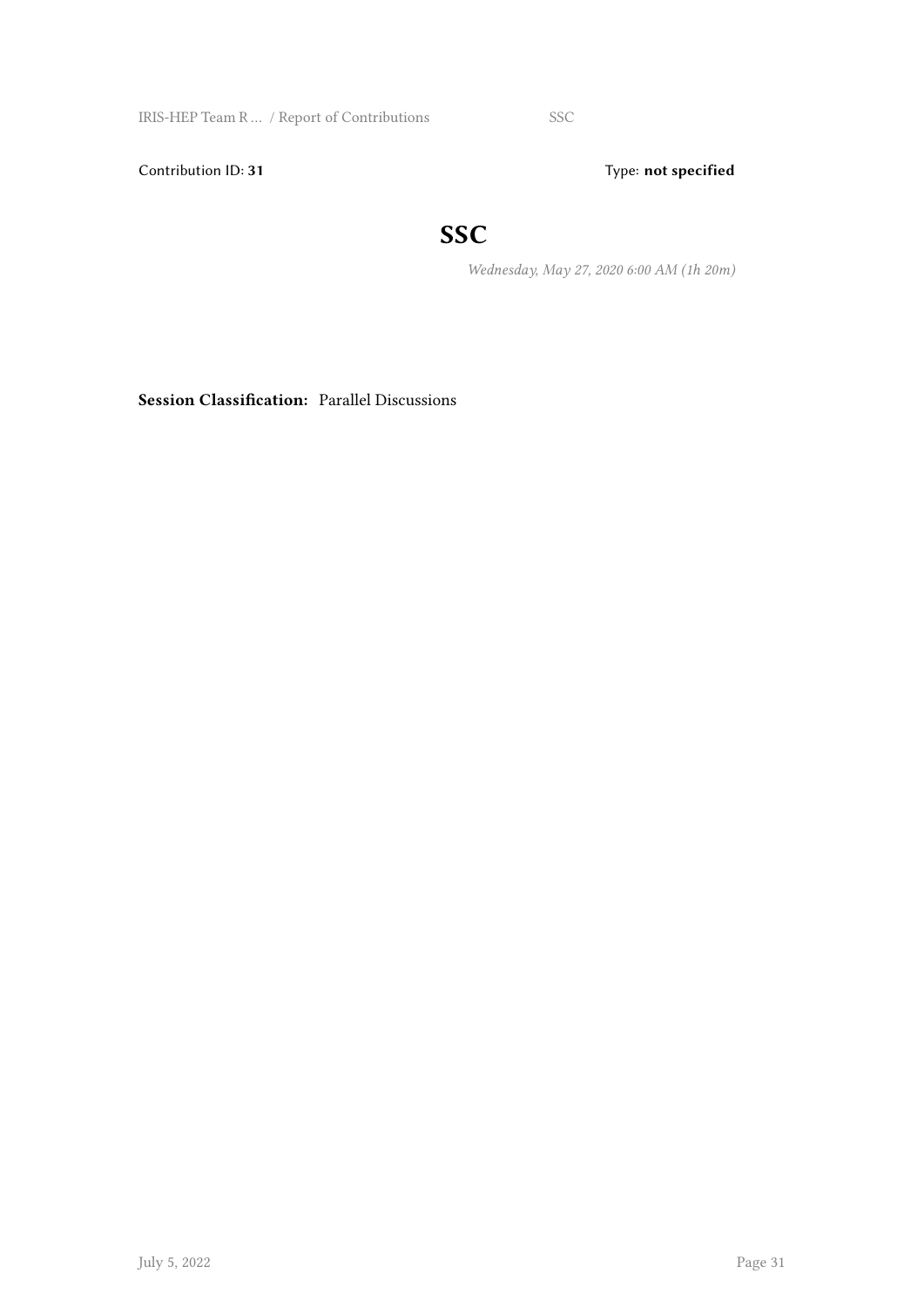Contribution ID: 32 Type: **not specified** 

# **Servicex, Analysis Facilities (DOMA/AS)**

*Wednesday, May 27, 2020 6:05 AM (1h 20m)*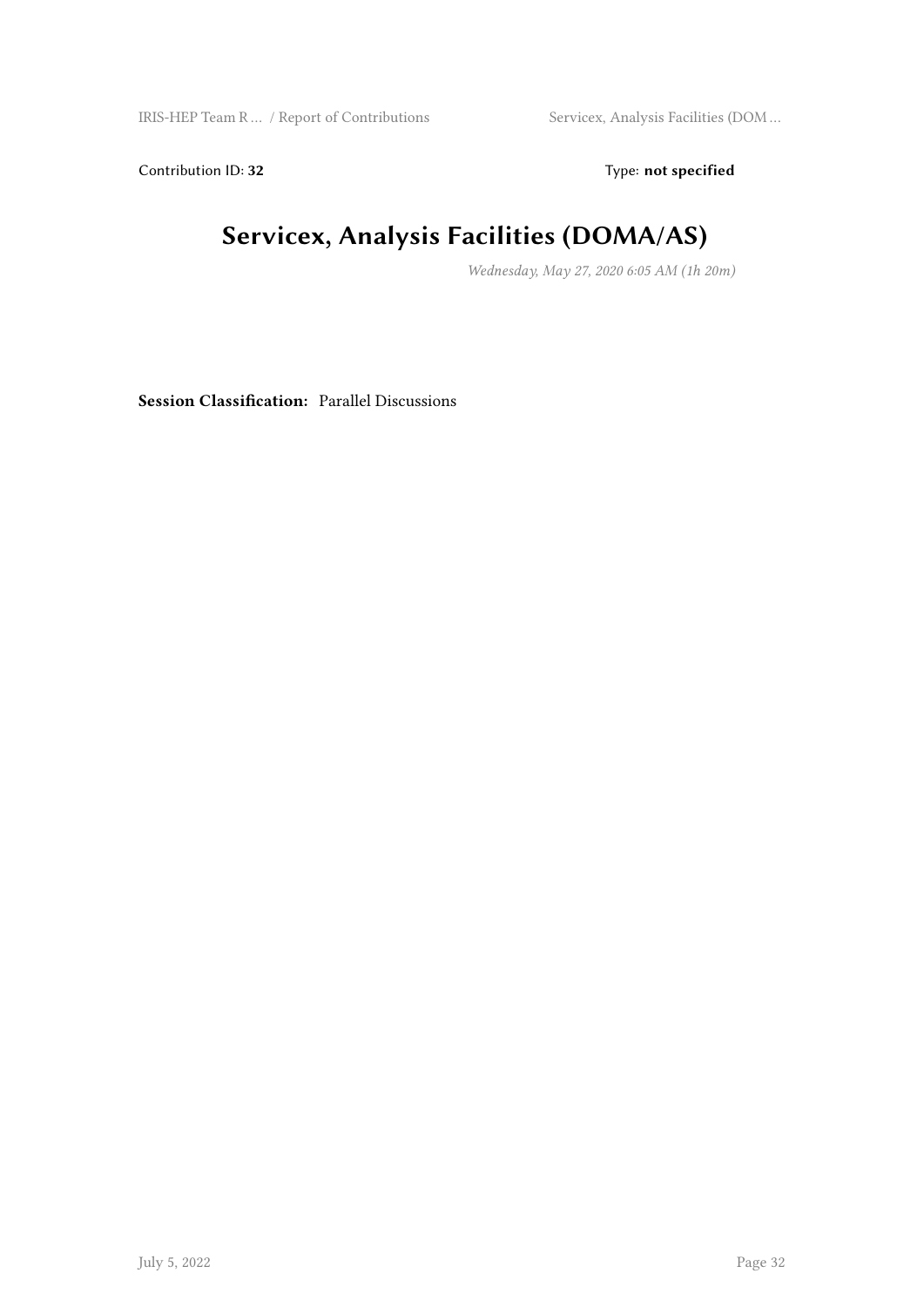Contribution ID: 33 Type: **not specified** 

# **US Operations Programs and IRIS-HEP Discussion**

*Wednesday, May 27, 2020 10:00 AM (1h 20m)*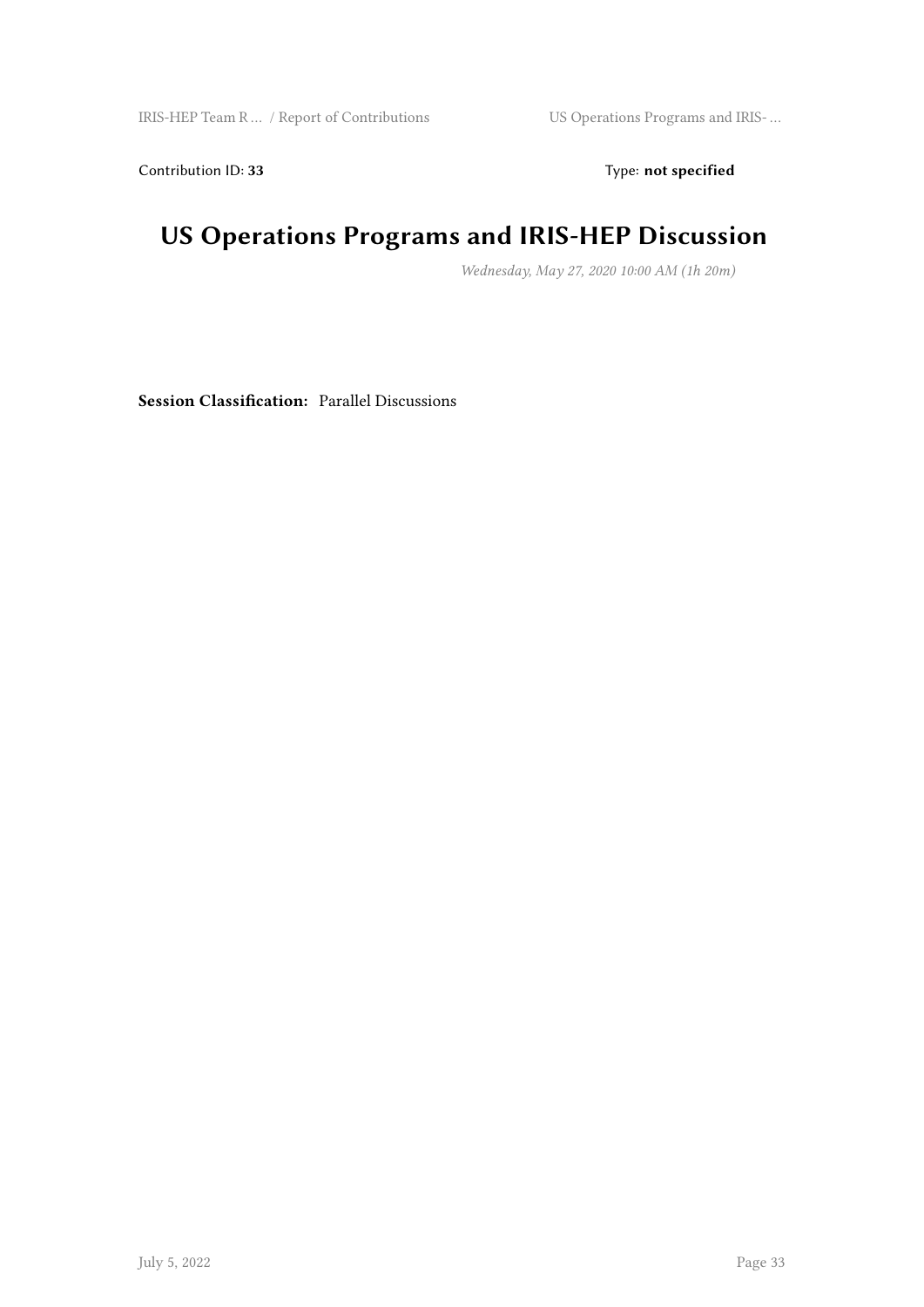Contribution ID: 34 Type: **not specified** 

# **Grand Challenge I Discussion - 10 PB**

*Thursday, May 28, 2020 6:00 AM (1h 20m)*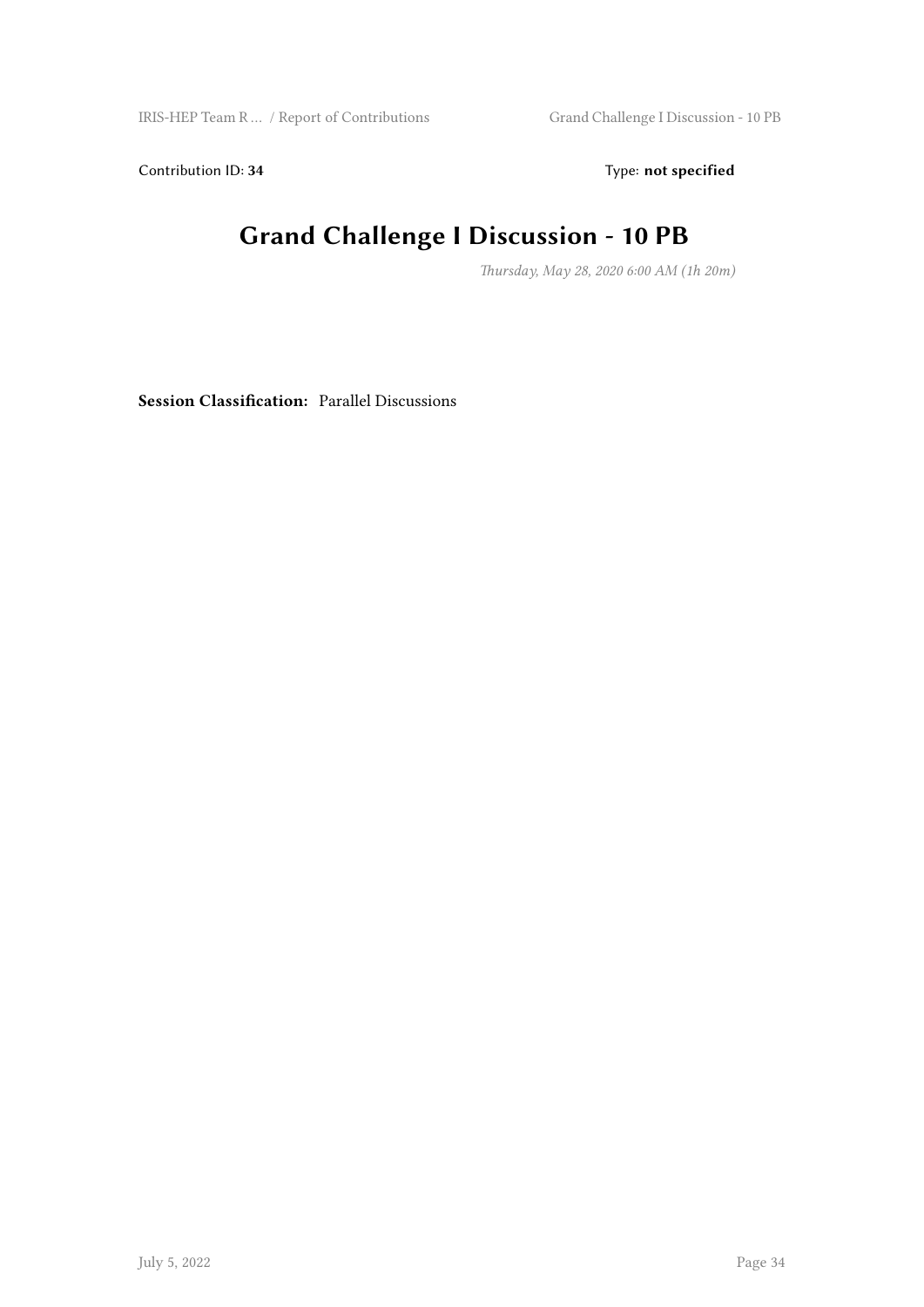Contribution ID: 35 Type: **not specified** 

#### **Grand Challenge II Discussion - Analyze 200 TB Data**

*Thursday, May 28, 2020 7:40 AM (1h 20m)*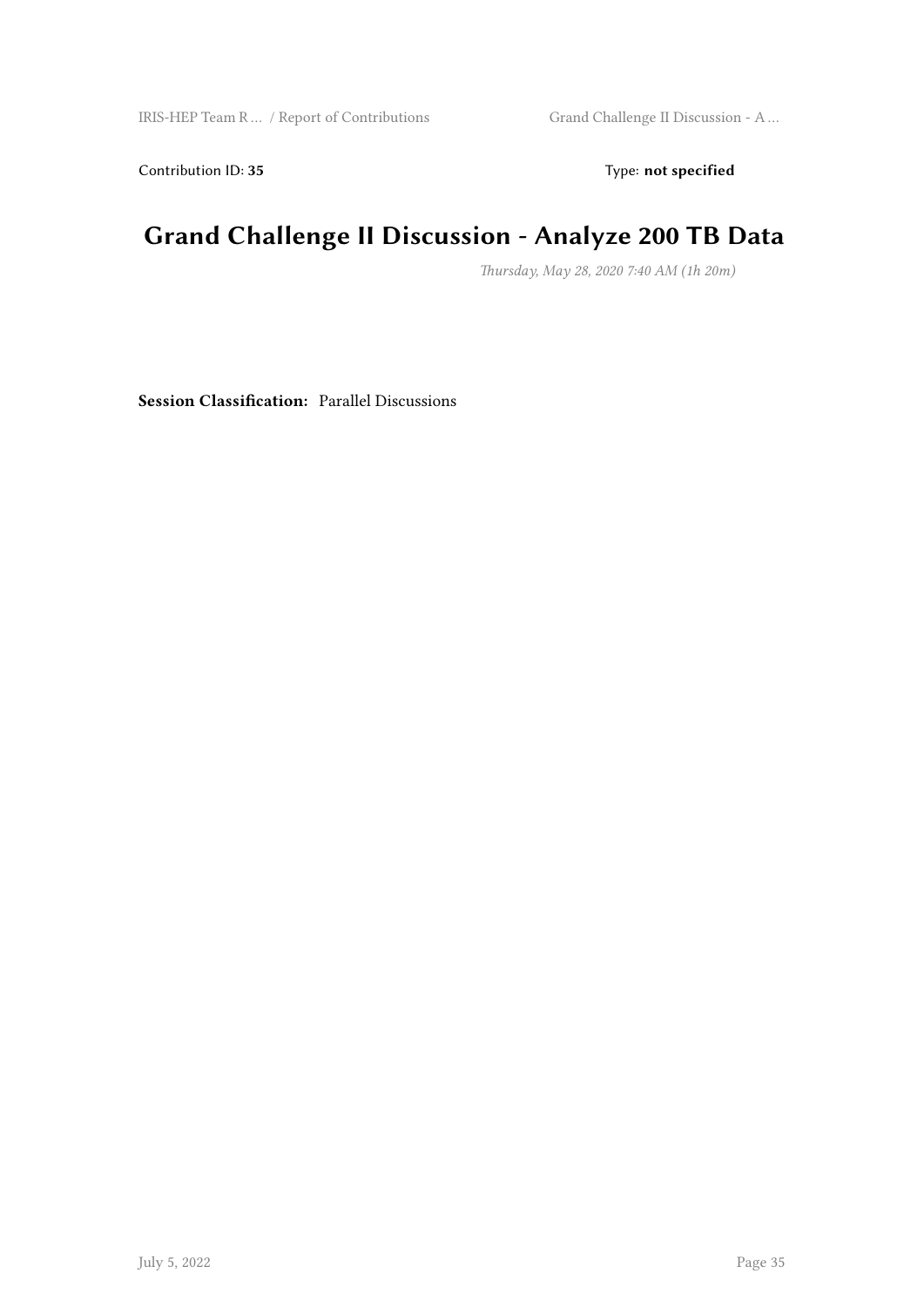IRIS-HEP Team R ... / Report of Contributions SSL

Contribution ID: 36 Type: **not specified** 

#### **SSL**

*Wednesday, May 27, 2020 7:40 AM (1h 20m)*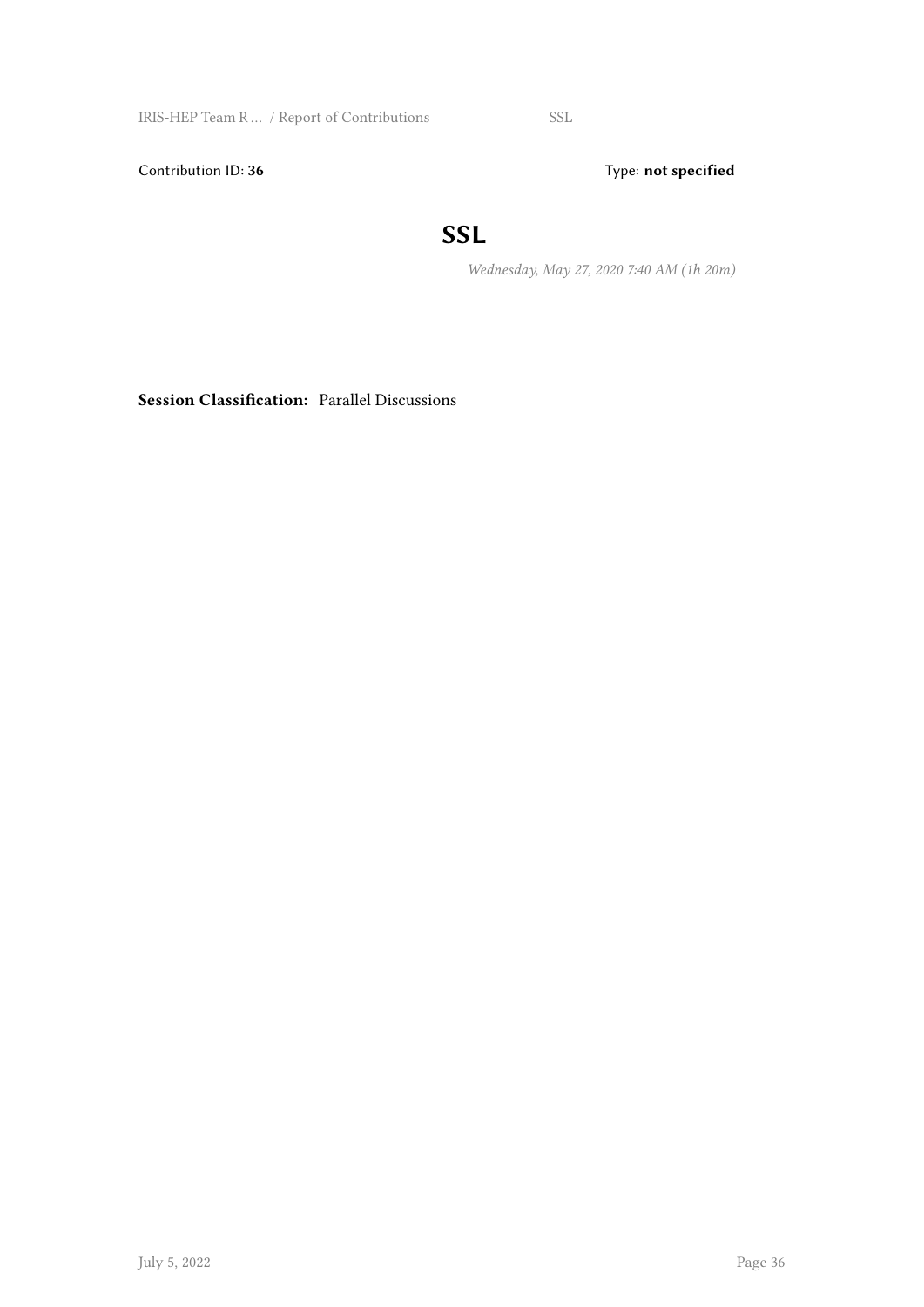IRIS-HEP Team R … / Report of Contributions live notes

Contribution ID: 37 Type: **not specified** 

#### **live notes**

*Wednesday, May 27, 2020 7:40 AM (1 minute)*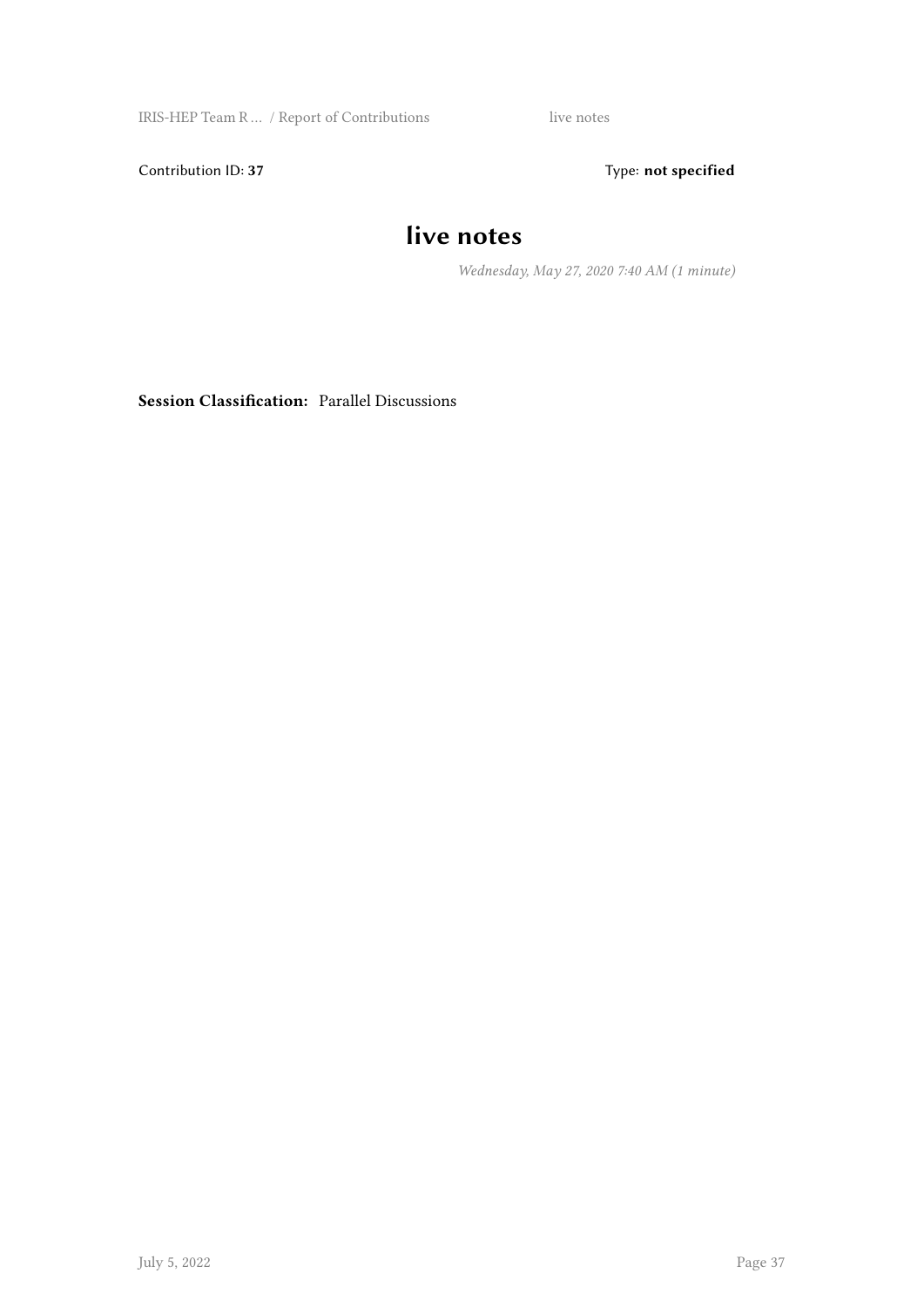IRIS-HEP Team R … / Report of Contributions Live Minutes

Contribution ID: 38 Type: **not specified** 

#### **Live Minutes**

*Wednesday, May 27, 2020 6:00 AM (1 minute)*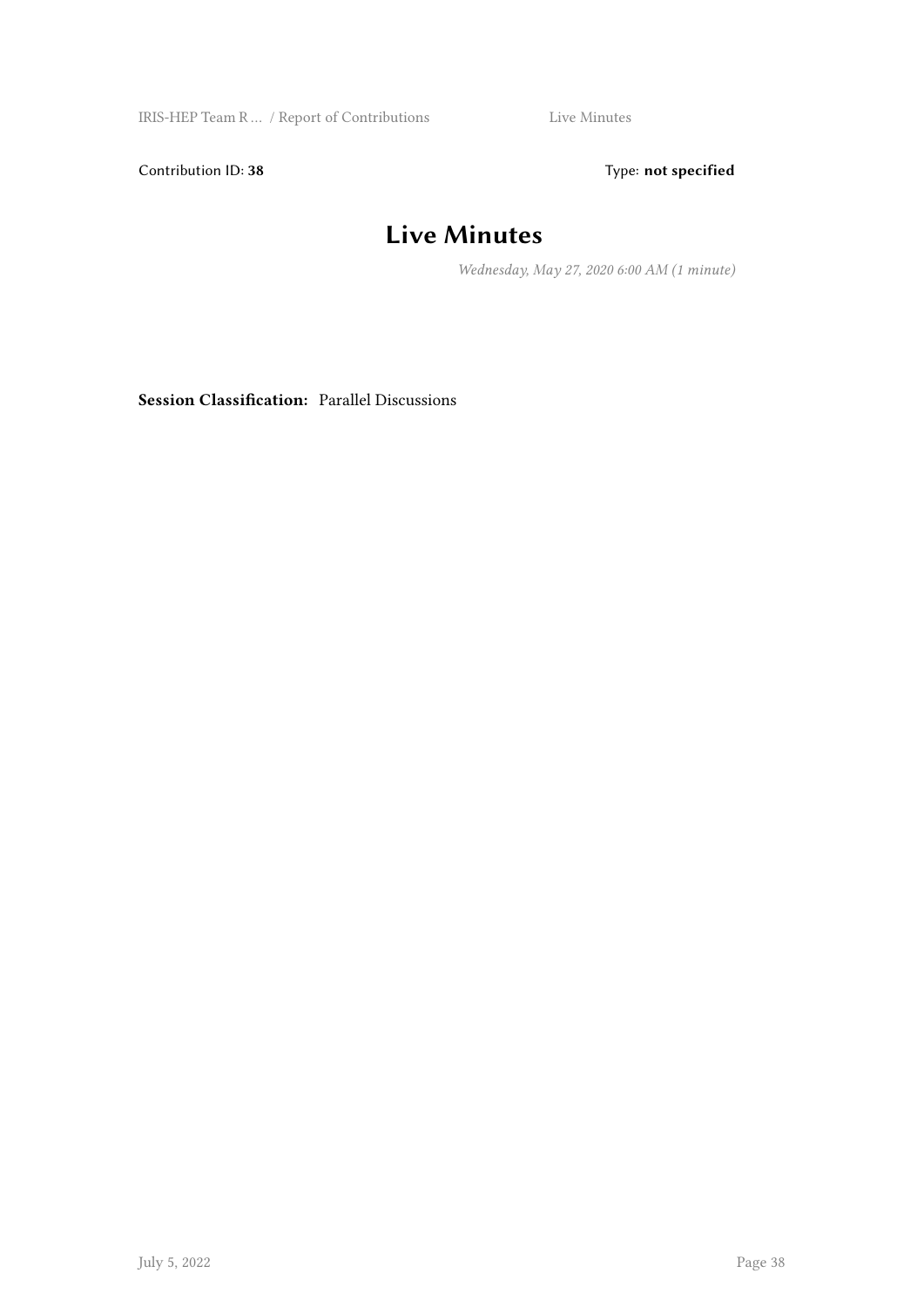IRIS-HEP Team R … / Report of Contributions Live notes

Contribution ID: 39 Type: **not specified** 

#### **Live notes**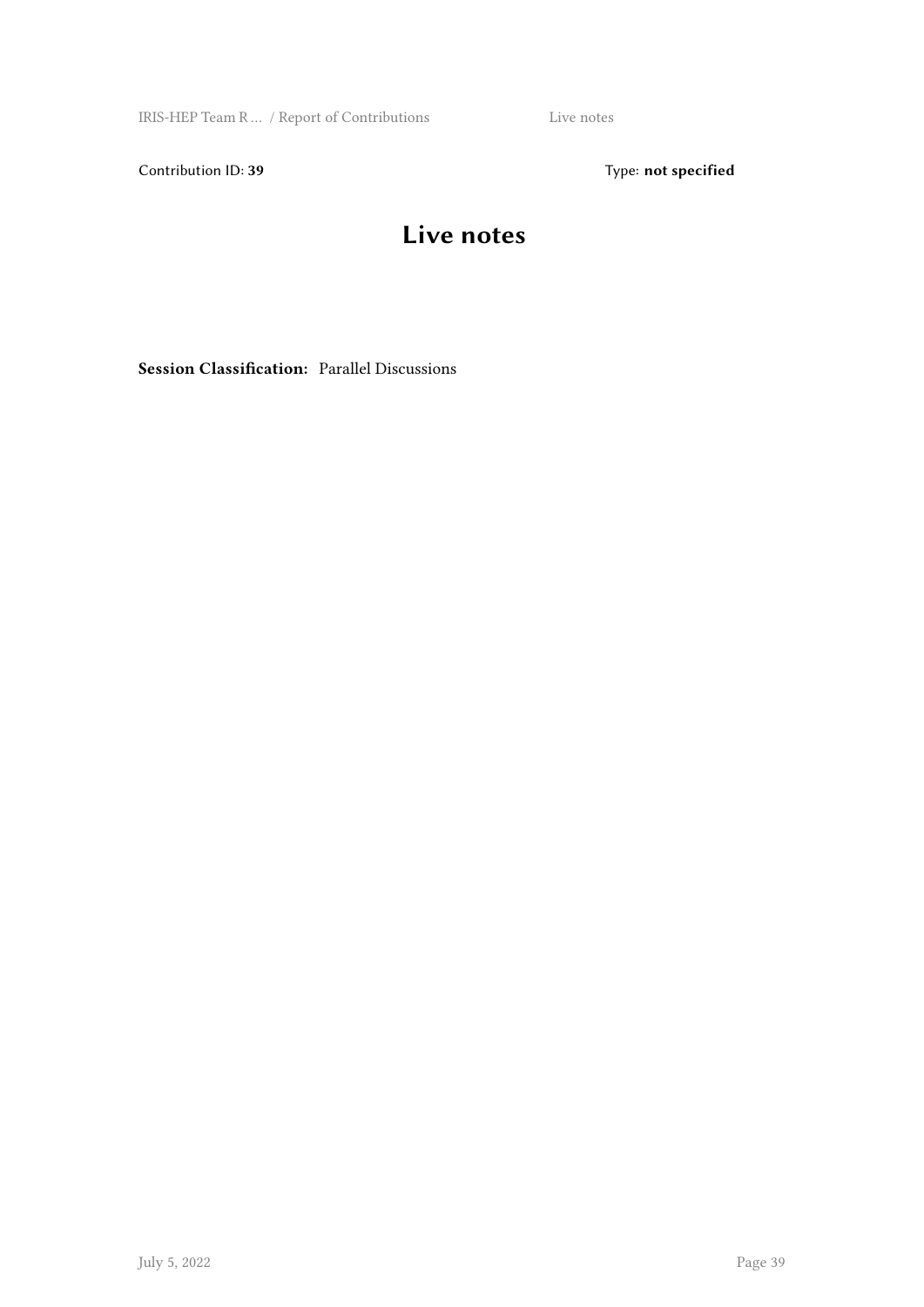IRIS-HEP Team R … / Report of Contributions OSG-LHC

Contribution ID: 40 **Type:** not specified

#### **OSG-LHC**

*Thursday, May 28, 2020 10:00 AM (2 hours)*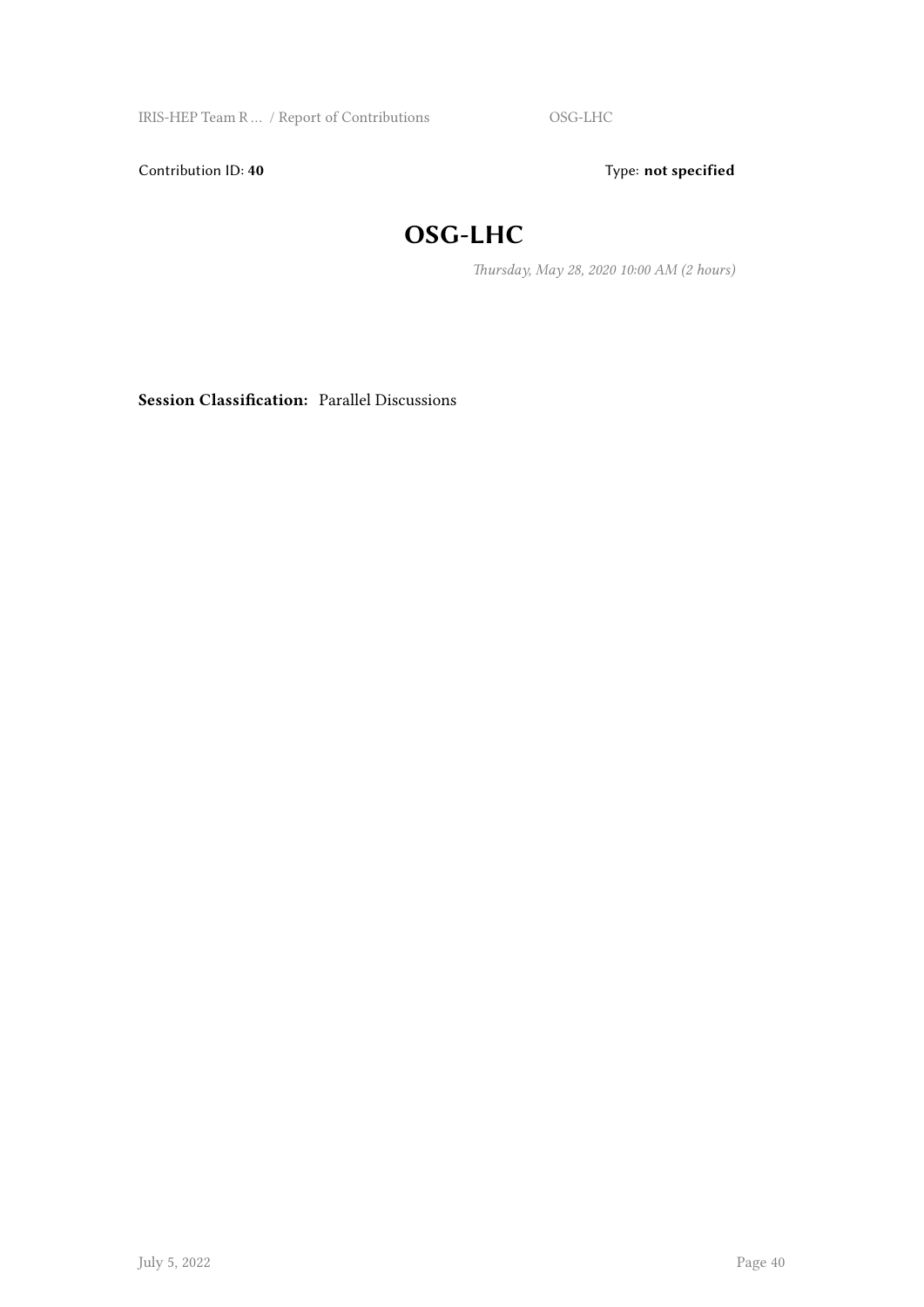IRIS-HEP Team R ... / Report of Contributions Minutes and Recordings

Contribution ID: 41 Type: **not specified** 

# **Minutes and Recordings**

*Tuesday, May 26, 2020 7:20 AM (1 minute)*

**Session Classification:** Plenary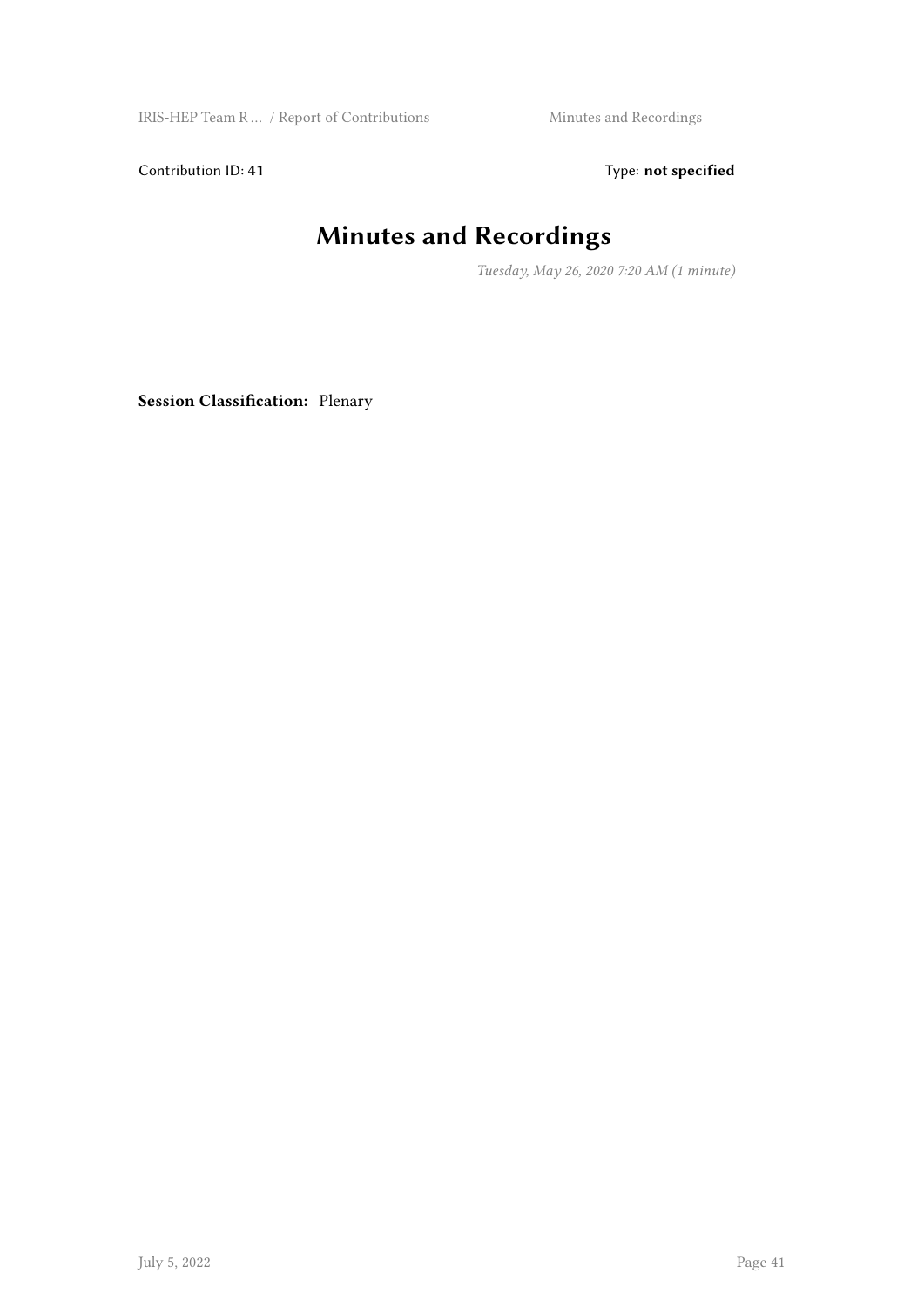IRIS-HEP Team R ... / Report of Contributions Minutes and Recordings

Contribution ID: 42 Type: **not specified** 

# **Minutes and Recordings**

*Friday, May 29, 2020 6:00 AM (1 minute)*

**Session Classification:** Plenary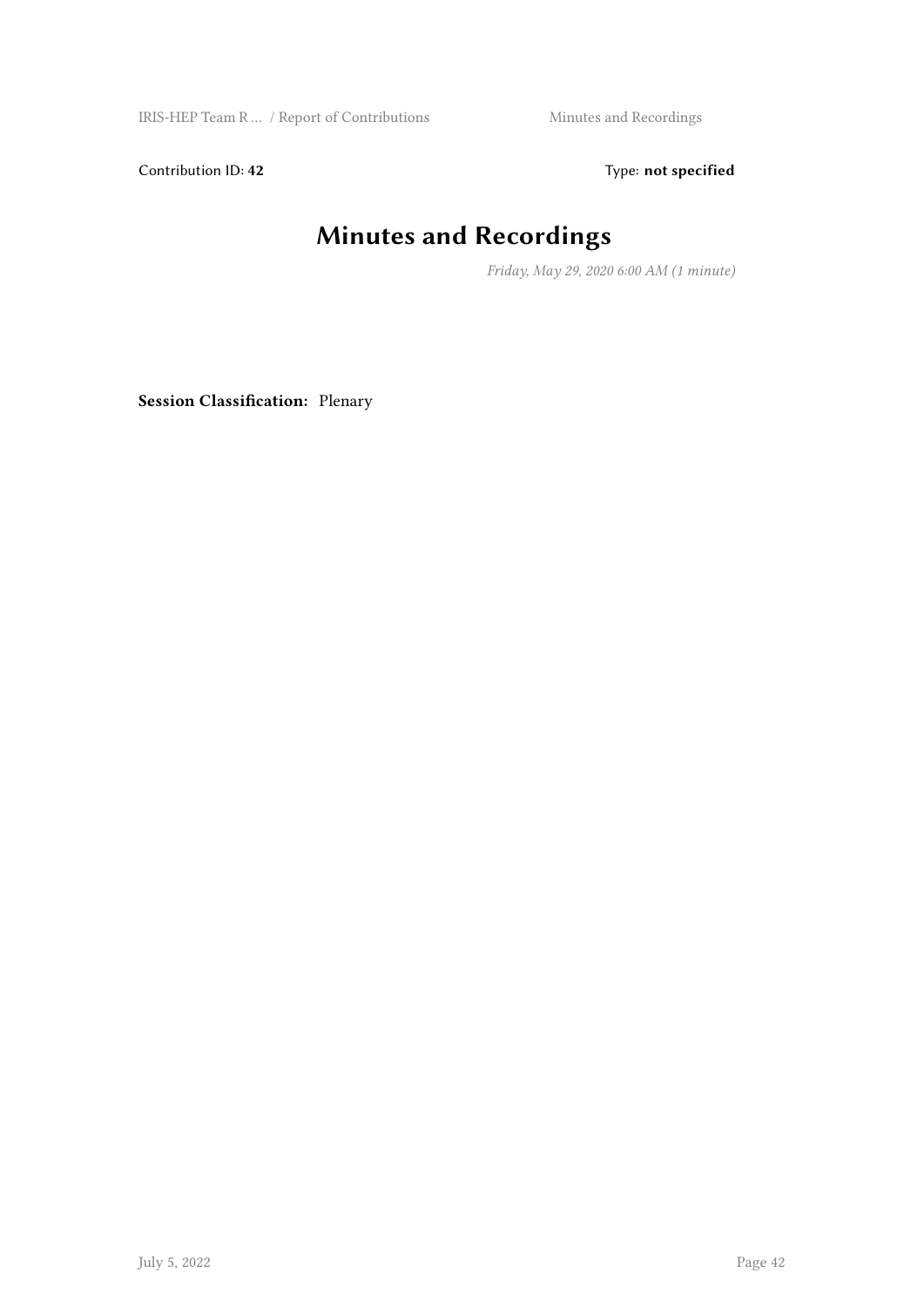IRIS-HEP Team R ... / Report of Contributions Minutes and Recordings

Contribution ID: 43 Type: **not specified** 

# **Minutes and Recordings**

*Thursday, May 28, 2020 9:00 AM (1 minute)*